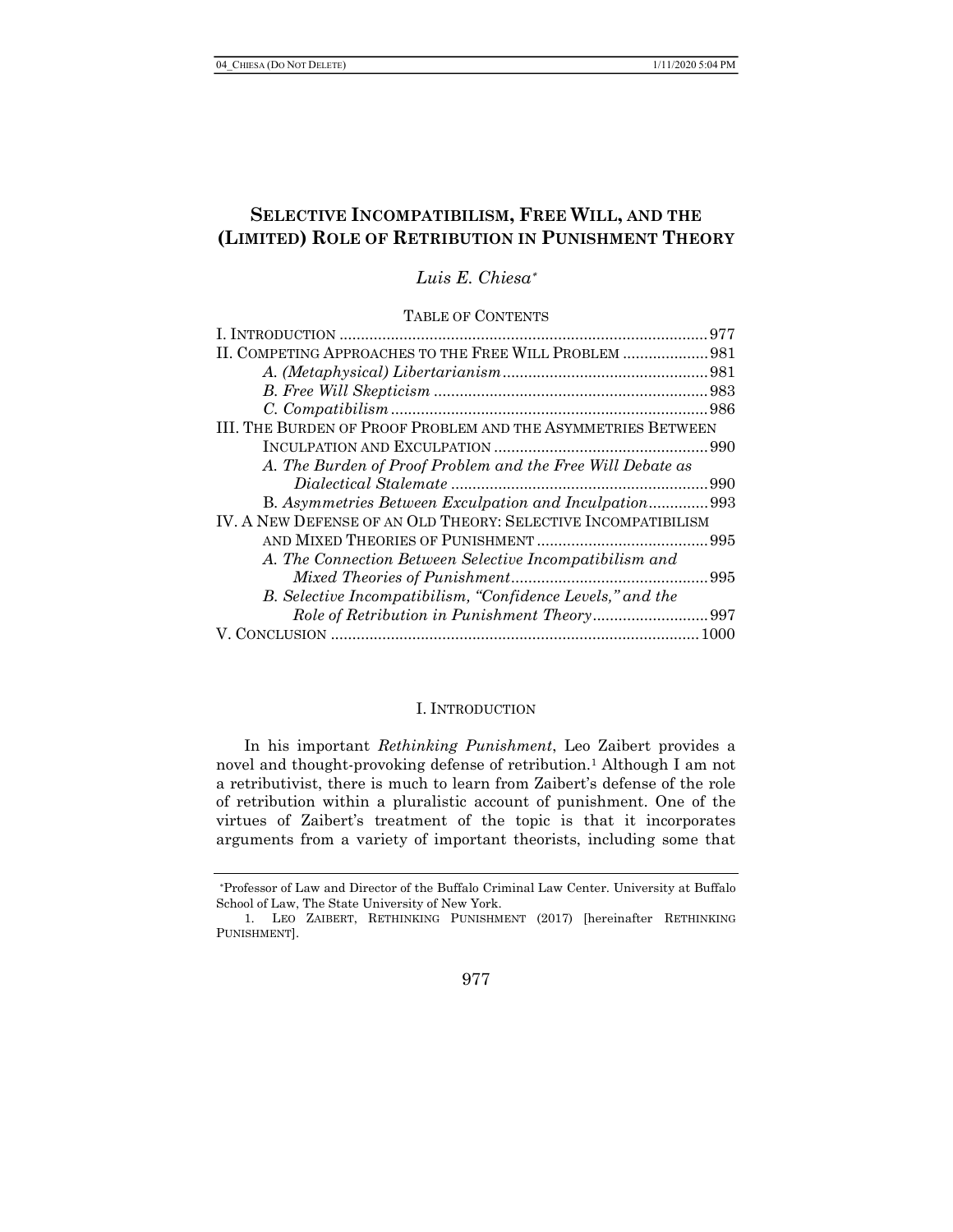have not been traditionally associated with discussions about punishment. In particular, Zaibert's deployment of G.E. Moore's discussion of organic wholes as a vehicle to help us better understand the role that desert-judgments play in everyday life is as fascinating as it is illuminating.<sup>2</sup>

Given the breadth and depth of Rethinking Punishment, I was somewhat surprised to find that there is little discussion of whether humans have the kind of free will that justifies the imposition of retributive punishment. I am only somewhat surprised because discussions of free will are conspicuously absent in most modern discussions of retributive punishment, at least amongst criminal law theorists.3 This is unfortunate, since the challenges posed to retributive theories of punishment by the free will problem are quite formidable. Succinctly, the challenge is as follows: Most scientists and philosophers agree that the universe and all objects contained within it behave in accordance to the thesis of causal determinism (determinism).<sup>4</sup> Determinism is the thesis that all events that take place are entirely the product of past events in combination with the operation of physical laws.5 At first glance, determinism seems in tension with free will, for how can we have free choice if all of our choices are dictated by past events in conjunction with the operation of immutable physical laws? Since we lack control over both past events and natural laws, it is not unreasonable to conclude that if determinism obtains, we would lack control over our choices too. And, crucially, if we lack control over our choices, then it is plausible to believe that we cannot be blamed for them.

5. Id.

<sup>2</sup>. Id. at 27.

<sup>3.</sup> Moral philosophers often grapple with questions of free will and punishment. See, e.g., DERK PEREBOOM, LIVING WITHOUT FREE WILL (2003); JOHN MARTIN FISCHER & MARK RAVIZZA, RESPONSIBILITY AND CONTROL: A THEORY OF MORAL RESPONSIBILITY (1998); ROBERT KANE, THE SIGNIFICANCE OF FREE WILL (1996) [hereinafter SIGNIFICANCE OF FREE WILL]. In contrast, most criminal law theorists seldom engage seriously with this literature. Even more surprisingly, most criminal law theorists who describe themselves as retributivists either do not engage with the topic at all, or engage with it in superficial ways, often by uncritically adopting some philosopher's views on the subject. See, e.g., DOUGLAS HUSAK, PHILOSOPHY OF CRIMINAL LAW 78–122 (1987); LARRY ALEXANDER & KIMBERLY KESSLER FERZAN, CRIME AND CULPABILITY 15 (2009) (adopting Stephen Morse's views on the subject).

<sup>4.</sup> See generally Carl Hoerfer, Causal Determinism, THE STANFORD ENCYCLOPEDIA OF PHILOSOPHY (Jan. 21, 2016), https://plato.stanford.edu/archives/spr2016/entries/ determinism-causal. Causal determinism holds for objects that are larger than atoms. Subatomic particles, in contrast, behave probabilistically under the laws of quantum

mechanics rather than deterministically. Id. But, as I will explain in Part II.B of this Article, the probabilistic behavior of subatomic particles pursuant to the rules of quantum mechanics present as much of a challenge to retributive theories of punishment.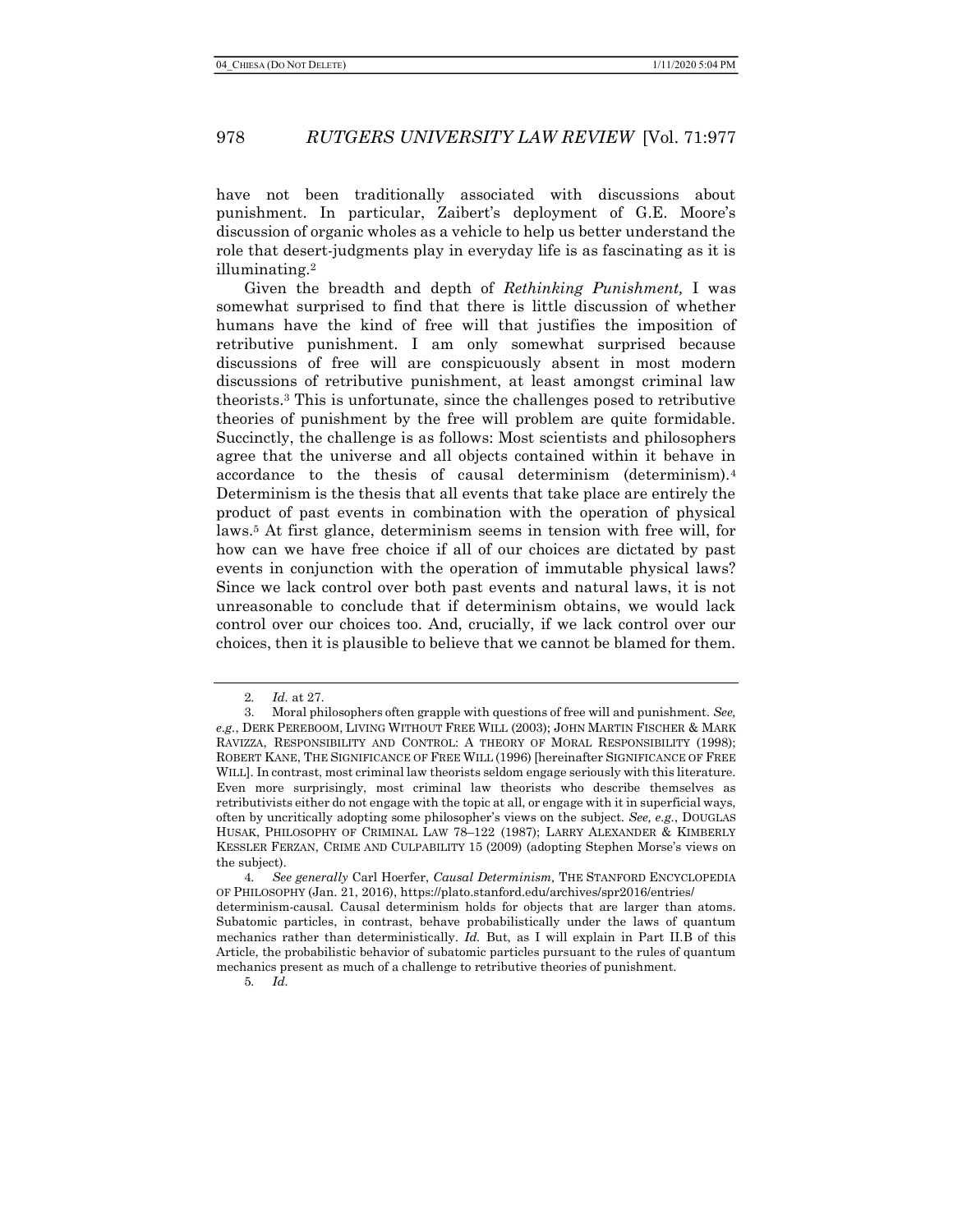Finally, since retribution presupposes blame, and determinism calls into question whether anyone can ever be blamed for anything, determinism threatens to unravel the theoretical edifice upon which retributive theories of punishment are erected.<sup>6</sup>

To be sure, a punishment retributivist has several plausible arguments that could allow them to fend off the challenges that determinism poses for retributive punishment. What is surprising, though, is not that punishment retributivists such as Zaibert are unfazed by the threat posed by determinism, but rather that they tend to cavalierly ignore the problem that it presents for retributive punishment. Unfortunately, Rethinking Punishment continues with this trend. As such, there is no meaningful discussion of the tension between the thesis of causal determinism and retributive theories of punishment in the body of the book.

Nevertheless, to Zaibert's credit, there is a somewhat related discussion in the Appendix of the book. There, Zaibert argues against a view defended by Derek Parfit that Zaibert somewhat deridingly calls "compatibilism a la carte."7 In a nutshell, compatibilism a la carte posits that there is an asymmetry between desert judgments about blame and praise and desert judgments about suffering.8 More specifically, Parfit claims that people can deserve blame and praise, but that they can never deserve suffering.9 This view follows from Parfit's belief that although humans possess enough freedom to be blamed and praised for how they act, they do not have the degree of freedom that is necessary to justify inflicting suffering on others as a consequence of their choices.<sup>10</sup>

Zaibert finds this view puzzling, since it suggests that determinism is compatible with the notion of deserved blame and praise but incompatible with the notion of deserved suffering.11 Zaibert then accuses Parfit of selectively and somewhat arbitrarily choosing some things that one can deserve (everything except suffering) and some things that one cannot deserve (suffering).12 Zaibert thus argues that "Parfit cherry-picks when compatibilism operates and when it does not."<sup>13</sup> In order for this cherry-picking to be justified, Zaibert argues that Parfit needs to

<sup>6.</sup> LEO ZAIBERT, PUNISHMENT AND RETRIBUTION 195 (2006). While there are many ways of defining retribution, I follow Zaibert in defining it as the belief that the imposition of deserved punishment is non-instrumentally or intrinsically good. Id.

<sup>7.</sup> RETHINKING PUNISHMENT, supra note 1, at 244.

<sup>8</sup>. Id.

<sup>9</sup>. Id.

<sup>10</sup>. Id.

<sup>11</sup>. Id. at 246.

<sup>12</sup>. Id.

<sup>13</sup>. Id.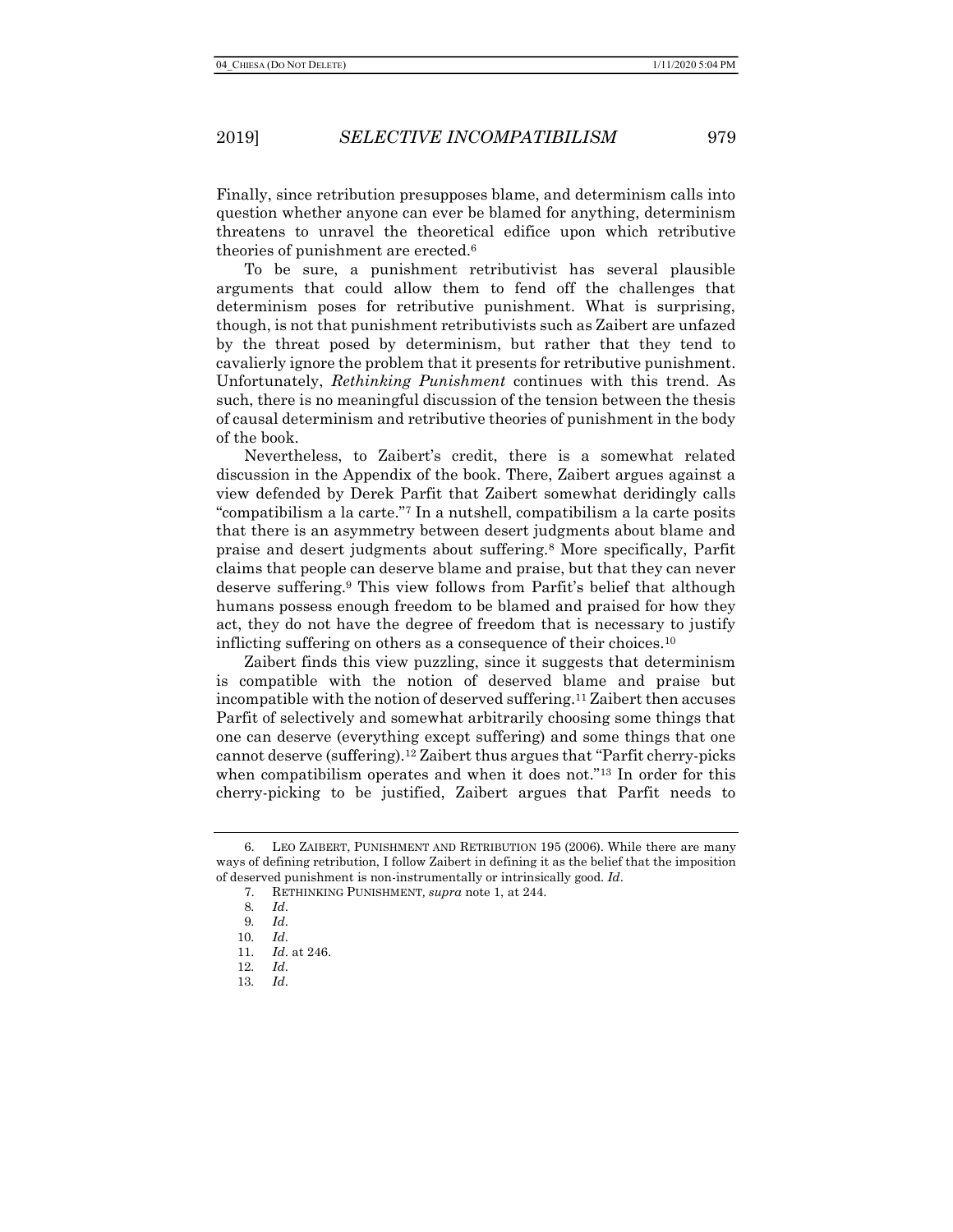demonstrate that there is "something special . . . that would show suffering (and suffering alone) to be undeservable."<sup>14</sup>

Given the strange nature of Parfit's claim that suffering is the only thing in the world that cannot be deserved, Zaibert unsurprisingly argues that one cannot find that which would show suffering and only suffering to be undeserved.15 Furthermore, he shows, quite convincingly, that Parfit cannot avail himself of the classic free-will skeptic argument that determinism rules out the possibility of desert, because the truth of this proposition would rule out *all desert judgments*, not just judgments about deserved suffering, as Parfit would like to have it.<sup>16</sup>

In what follows, I will not attempt to rehabilitate Parfit's idiosyncratic defense of what Zaibert calls "incompatibilism a la carte".<sup>17</sup> I agree with Zaibert that Parfit offers little support for his view and that the support that Parfit tries to muster from Kant's musings on determinism do not do the heavy lifting that needs to be done in order to legitimate his view. Be that as it may, I think that there is a kind of selective approach to compatibilism that is defensible. I will call this novel approach "selective incompatibilism."

In a nutshell, the view that I will call selective incompatibilism holds that we should invoke an actor's desert (or lack thereof) as a reason for exculpation but not as a reason for inculpation. In terms of punishment theory, the view leads to a mixed theory of punishment that allows for retributive judgments about desert to serve as *limits* on the amount of punishment that can be imposed but that disallows such judgments as positive justifications for the imposition of a criminal sanction. Expressed more simply, selective incompatibilism argues that determinism ought to be viewed as compatible with desert for the purposes of exculpating actors, but that it ought to be viewed as incompatible with desert for the purposes of inculpating actors. The end result is a theory of punishment that justifies the imposition of punishment on non-desert grounds (such as deterrence or incapacitation) but that sets desert-based constraints on the kinds of actors that can be punished and the maximum penalties that can be imposed.

This Article is comprised of three parts. Part II compares and contrasts three competing approaches to the free will problem. Part III argues that the free will debate has reached a dialectical stalemate for which there is no end in sight. Part IV introduces and defends a mixed

<sup>14</sup>. Id.

<sup>15</sup>. Id. at 246–47.

<sup>16</sup>. Id. at 247.

<sup>17</sup>. Id. at 244.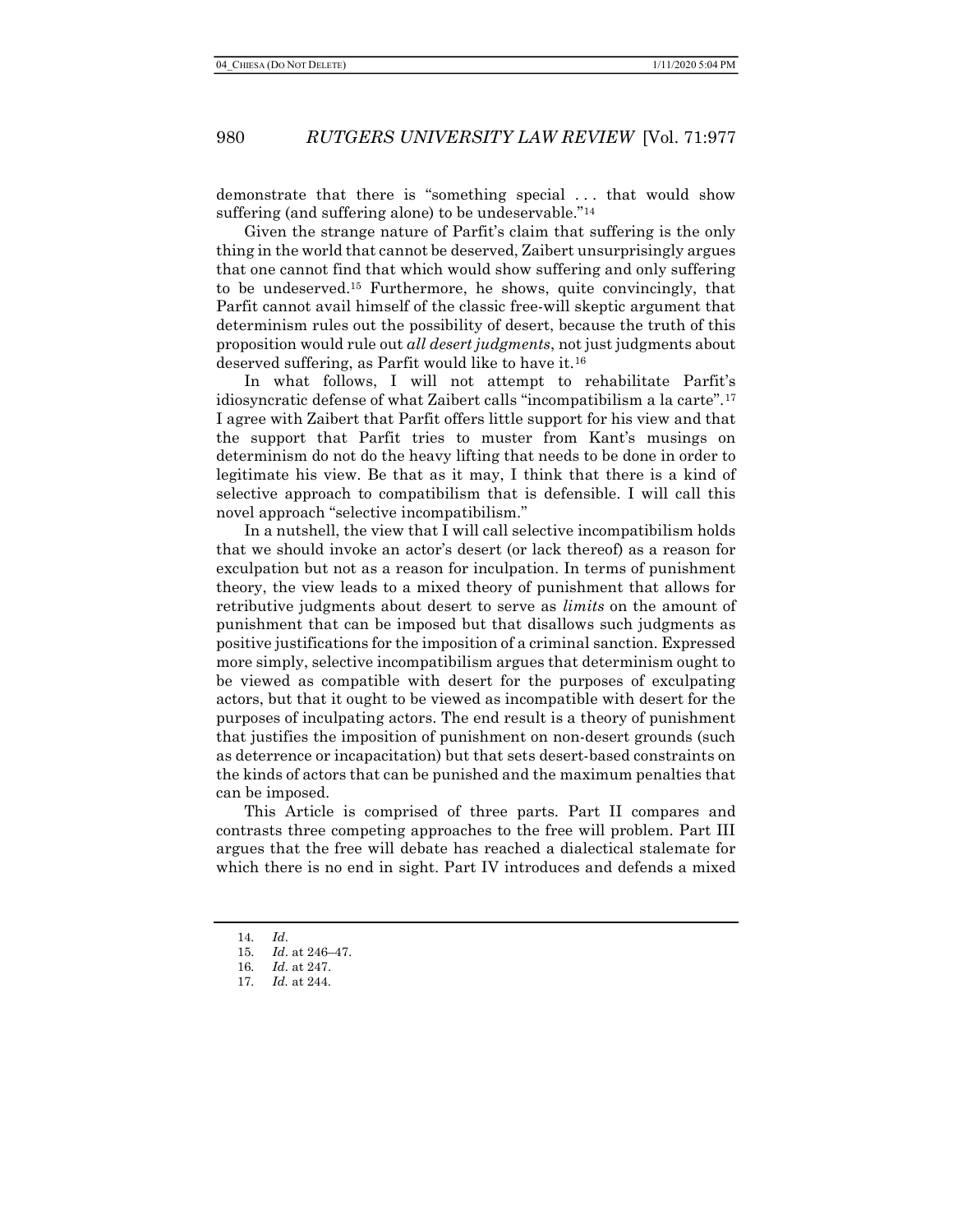theory of punishment based on "selective incompatibilism" as a provisional way out of the free will impasse. A brief conclusion follows.

#### II. COMPETING APPROACHES TO THE FREE WILL PROBLEM

### A. (Metaphysical) Libertarianism

Perhaps the most intuitive approach to the free will problem is metaphysical libertarianism. Metaphysical libertarianism is different from political libertarianism. Political libertarianism is the view that government should play a minimal role in societal life, usually relegated to providing the bare minimum of essential public services, such as national defense and law enforcement.18 Political libertarianism takes liberty to be the most basic of human rights and looks at any governmental interference with individual freedom with great suspicion.19 The most sophisticated defense of political libertarianism is still the one developed by Robert Nozick in his much-celebrated Anarchy, State and Utopia, in which he made the case for a minimal state tasked primarily with administering courts of law and with protecting the citizenry against fraud, theft and unjustified uses of force.<sup>20</sup>

In contrast, metaphysical libertarianism is not a political theory.<sup>21</sup> Instead, it is a theory about the nature of free will and its relationship to determinism.22 In a nutshell, metaphysical libertarians believe that free will is incompatible with determinism.<sup>23</sup> As a result, scholars who advocate for this view are often called "incompatibilists."24 The view stems from the belief that for a choice to be truly free it must be the case that the person could have chosen otherwise.25 Determinism is thought by metaphysical libertarians to foreclose the capacity to choose otherwise.26 If, as determinism holds, all events that happen in the universe, including human acts, are the product of events that happened in the past in conjunction with the operation of physical laws, then it is difficult to see how things could be otherwise than they actually are.<sup>27</sup>

<sup>18.</sup> Bas van der Vosen, Libertarianism, STANFORD ENCYCLOPEDIA OF PHILOSOPHY (Jan. 28, 2019), https://plato.stanford.edu/archives/spr2019/entries/libertarianism/.

<sup>19</sup>. Id.

<sup>20.</sup> ROBERT NOZICK, ANARCHY, STATE AND UTOPIA (1974).

<sup>21</sup>. See JOHN MARTIN FISCHER ET AL., FOUR VIEWS ON FREE WILL 3 (2007).

<sup>22</sup>. Id.

<sup>23</sup>. Id.

<sup>24</sup>. Id.

<sup>25.</sup> Laura Waddell Ekstrom, Libertarianism and Frankfurt-Style Cases, in THE OXFORD HANDBOOK OF FREE WILL 309, 321 (Robert Kane ed., 2002).

<sup>26</sup>. Id. 27. Id.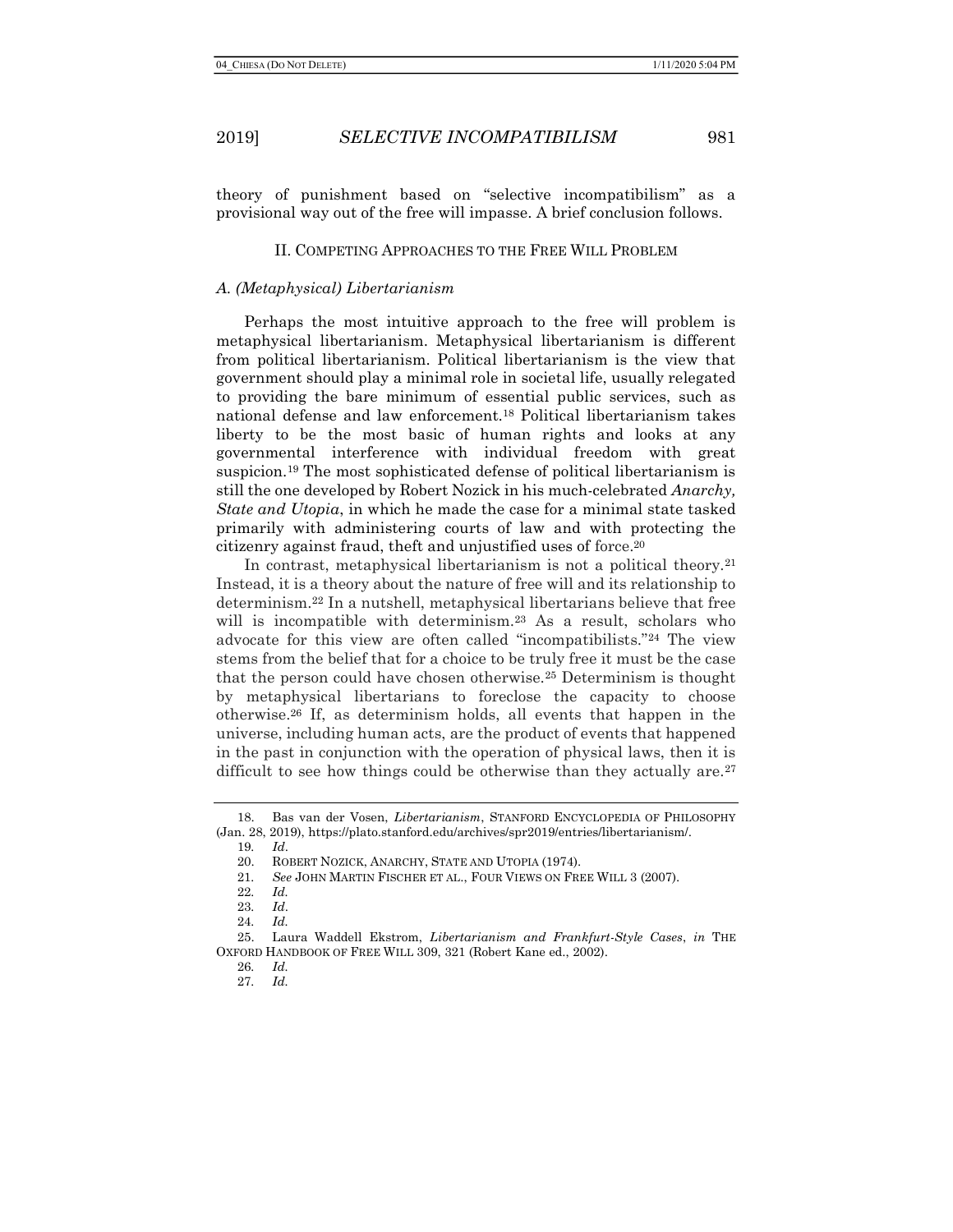Since humans lack control over both the past and the operation of natural laws, determinism would seem to rule out our capacity to make choices that are different from the choices that we actually make.<sup>28</sup>

Given that metaphysical libertarians believe that free will and desert are incompatible with determinism, they argue that humans would lack free will if it turns out that the universe actually works in predictably deterministic ways.29 Nevertheless, metaphysical libertarians hold that we do, in fact, have free will because the thesis of causal determinism is false, at least with regard to its applicability to human conduct.30 In order to reach this conclusion, metaphysical libertarians posit that human choices are plausibly the product of indeterministic processes that, by definition, are not fully accounted for by determinism.31 Some, like philosopher Robert Kane, speculate that quantum-mechanical processes may account for salient features of the human decision-making process, especially when it comes to complex decisions.32 Given that the underlying rules of quantum mechanics are probabilistic rather than deterministic, this account of human conduct allows for the possibility that at least some choices are not determined by causal forces that humans cannot control.33 If the physical reality of the processes underlying human decision-making are not fully deterministic, then there is breathing room for the human will to tilt the balance in favor of a certain choice over another.34 This, argues Kane, could allow for the existence of at least some actions that can be freely willed.35 Others, like legal scholar Ken Levy, argue for a dualistic account of human conduct, in which the physical body, including the brain, is fully subjected to deterministic forces, while the mind is identified as a non-physical entity that is not subject to the constraints of determinism.36 If, as Levy speculates, free choices originate in the operations of the mind and if, as Levy suggests, the mind is a non-corporeal entity that is not constrained by causal determinism, then it is plausible to argue that at least a subset of human behavior can be described as freely willed.<sup>37</sup>

37. Id.

<sup>28</sup>. Id. 29. Id.

<sup>30.</sup> Robert Kane, Libertarianism, in FOUR VIEWS ON FREE WILL 5, 7 (2007).

<sup>31</sup>. Id. at 26–28.

<sup>32</sup>. Id. at 29–30.

<sup>33</sup>. Id.

<sup>34</sup>. Id.

<sup>35</sup>. Id. at 30–31.

<sup>36</sup>. See generally KEN LEVY, FREE WILL, RESPONSIBILITY, AND CRIME: A PHILOSOPHICAL INTRODUCTION (2019).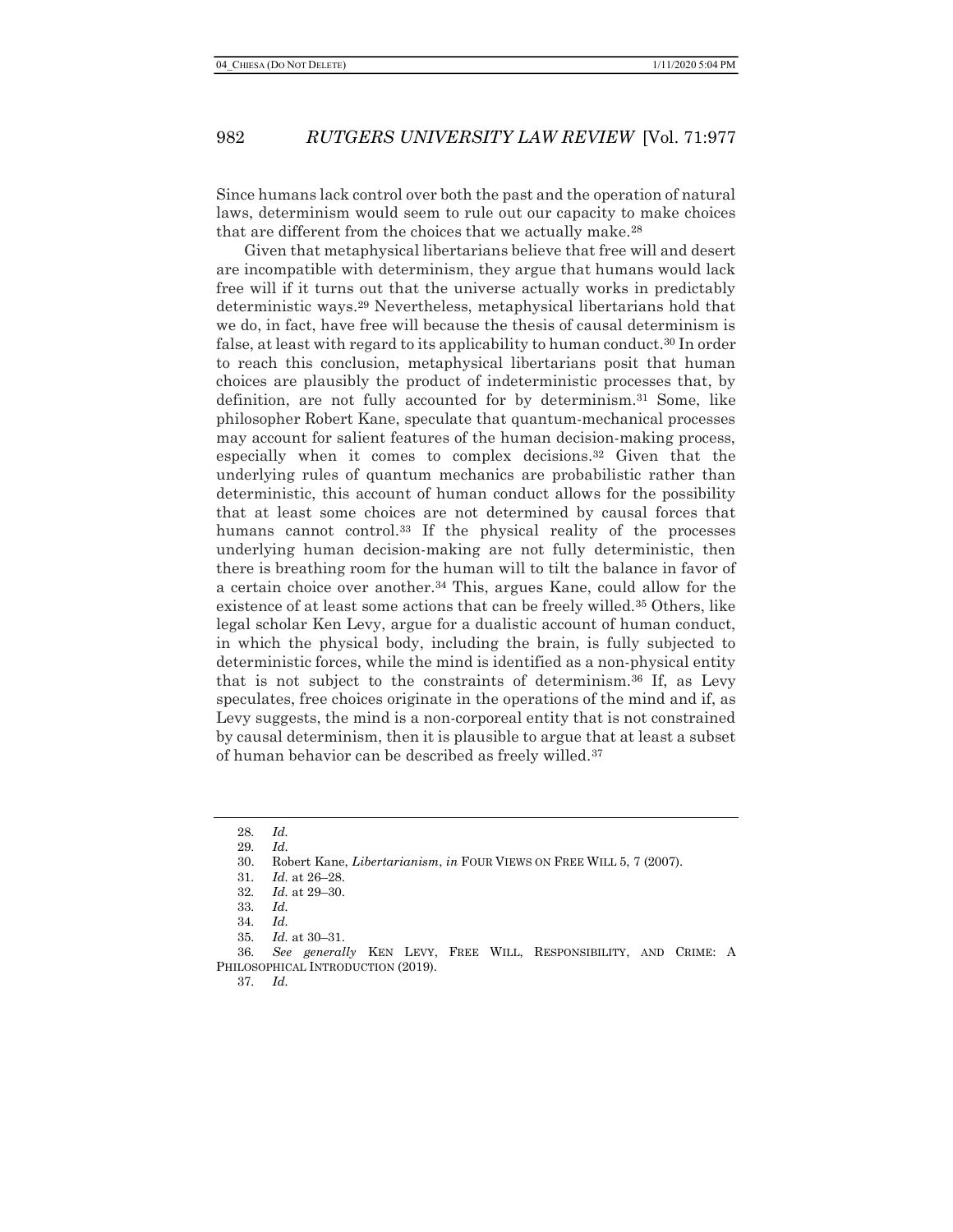While we do not currently have sufficient information regarding either the ultimate nature of the human mind38 or the laws that govern the universe at a sub-atomic level, metaphysical libertarian theories such as the ones espoused by Kane and Levy cannot be definitively dismissed. However, it is also fair to say that there is little scientific support for these theories. Although we cannot rule out that, as Kane suggests, the mind is a physical entity that at least partially escapes the grip of determinism, or that—as Levy claims—the mind is a non-corporeal entity that stands fully outside determinism, no current scientific account of the mind suggests that either of these theories is likely to be true. For these reasons, most scholars who share the metaphysical libertarian belief that determinism is incompatible with free will end up rejecting metaphysical libertarianism and instead embrace the view that I will now turn to, which I will describe as "free-will skepticism."

### B. Free Will Skepticism

The scholars that defend the view that I will call "free will skepticism" agree with metaphysical libertarians that determinism seems to rule out moral responsibility.<sup>39</sup> Therefore, like metaphysical libertarians, free will skeptics are incompatibilists.40 However, unlike metaphysical libertarians, free will skeptics believe that the thesis of causal determinism is likely to be true.41 Since free will skeptics believe that it is likely that determinism obtains, they contend, as their label suggests, that we have good reasons to be skeptical about whether humans have free will.<sup>42</sup>

The most robust defense of free will skepticism in contemporary debates is that of philosopher Derk Pereboom. According to Pereboom,

<sup>38.</sup> It is somewhat embarrassing to admit that in spite of the considerable advances in natural sciences during the last hundred years, we are not even close to understanding how the mind works at the most fundamental level. In fact, we know very little about where consciousness comes from or why consciousness even evolved in the first place. So, while most philosophers and scientists are skeptical of dualist theories of mind such as the one posited by Levy—a skepticism that I share—we are not yet in a position to conclusively rule out such theories.

<sup>39.</sup> Free will skeptics are often called "hard determinists" or, less often, "hard incompatibilists." I follow an increasing trend that refers to this view as "free will skepticism" because it is more descriptive than "hard determinism" or "hard incompatibilism." For examples of use of "free will skepticism" to describe the position that in the past was called hard determinism, see FREE WILL SKEPTICISM IN LAW AND SOCIETY: CHALLENGING RETRIBUTIVE JUSTICE (Elizabeth Shaw, Derk Pereboom, & Gregg D. Caruso eds., 2019).

<sup>40.</sup> PEREBOOM, supra note 3, at xiv.

<sup>41</sup>. Id. at 148.

<sup>42</sup>. Id. at 39.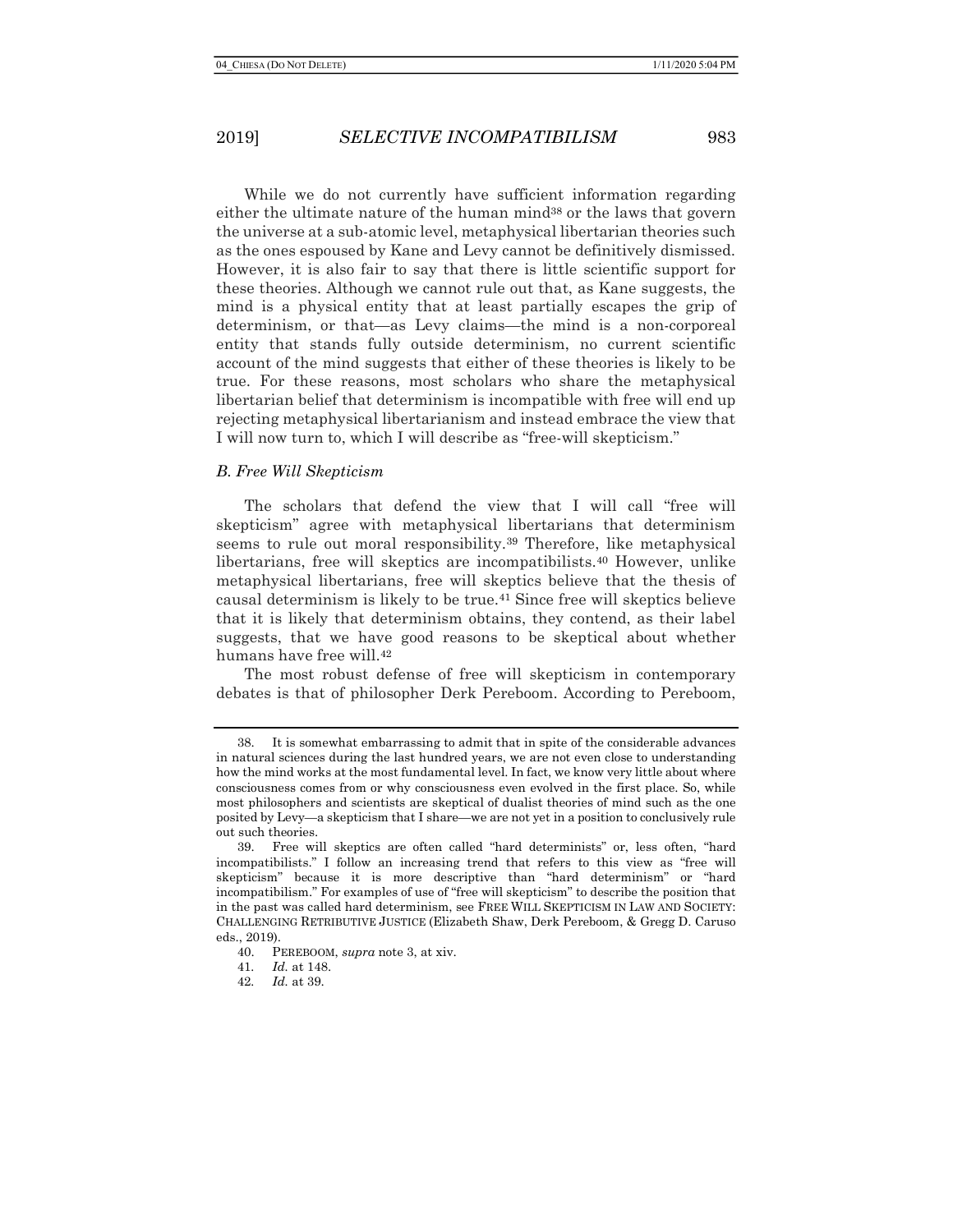the truth of determinism would rule out what he calls "basic desert."<sup>43</sup> Basic desert is often associated with the degree of control necessary in order to establish robust judgments of deserved blame (and praise), 44 such as the judgments of deserved blame that form the backbone of retributive theories of punishment.45 While some free will skeptics reject the idea of moral responsibility as incoherent, $46$  some argue that moral responsibility is a coherent idea, but it is unsupported by prevailing scientific theories.<sup>47</sup> Regardless of this internal disagreement, all free will skeptics agree that current responsibility practices that depend on judgments of blame and/or praise are unjustified in light of either the truth of the thesis of causal determinism, or in light of current scientific understandings of our conscious decision-making processes.<sup>48</sup>

Free will skeptics believe that desert judgments require that humans exercise a degree of control over their thoughts or actions.<sup>49</sup> They assume, correctly I believe, that we cannot be fairly blamed for acts or thoughts that we cannot sufficiently control.50 This would explain why we do not tend to blame small children in the basic desert sense, since we believe that infants are not yet mature enough to control their behavior in a way that would justify robust judgments of blame.51 It would also explain why we do not blame animals for their behavior in the same way that we blame humans. The underlying assumption seems to be that animals lack the kind of control that is necessary for us to hold them morally responsible for their conduct. Free will skeptics are happy to concede that most of us believe that humans, unlike infants or animals, do possess the degree of control necessary to ground judgments of blame in the basic desert sense.52 They argue, however, that this belief, while widely shared, is ultimately unjustified because it is in tension with what we know about how the universe works.<sup>53</sup>

As far as we know, the universe and all the things contained within it behave in accordance with deterministic rules, at least at the macroscopic level.54 As such, the behavior of objects is fully determined

<sup>43</sup>. Id. at 160.

<sup>44.</sup>  $Id.$  at xx-xxi.

<sup>45</sup>. Id. at 160.

<sup>46.</sup> Id. at xviii.

<sup>47</sup>. Id. at 197.

<sup>48.</sup> See, e.g., SIGNIFICANCE OF FREE WILL, supra note 3 at 230; PEREBOOM, supra note 3, at xix; Hoerfer, supra note 4, at 3.

<sup>49.</sup> PEREBOOM, supra note 3 at xxi.

<sup>50</sup>. Id. at xvi.

<sup>51</sup>. See, e.g., SIGNIFICANCE OF FREE WILL, supra note 3 at 69.

<sup>52</sup>. See PEREBOOM, supra note 3, at 86–88.

<sup>53</sup>. See id. at 87.

<sup>54</sup>. See id. at 71.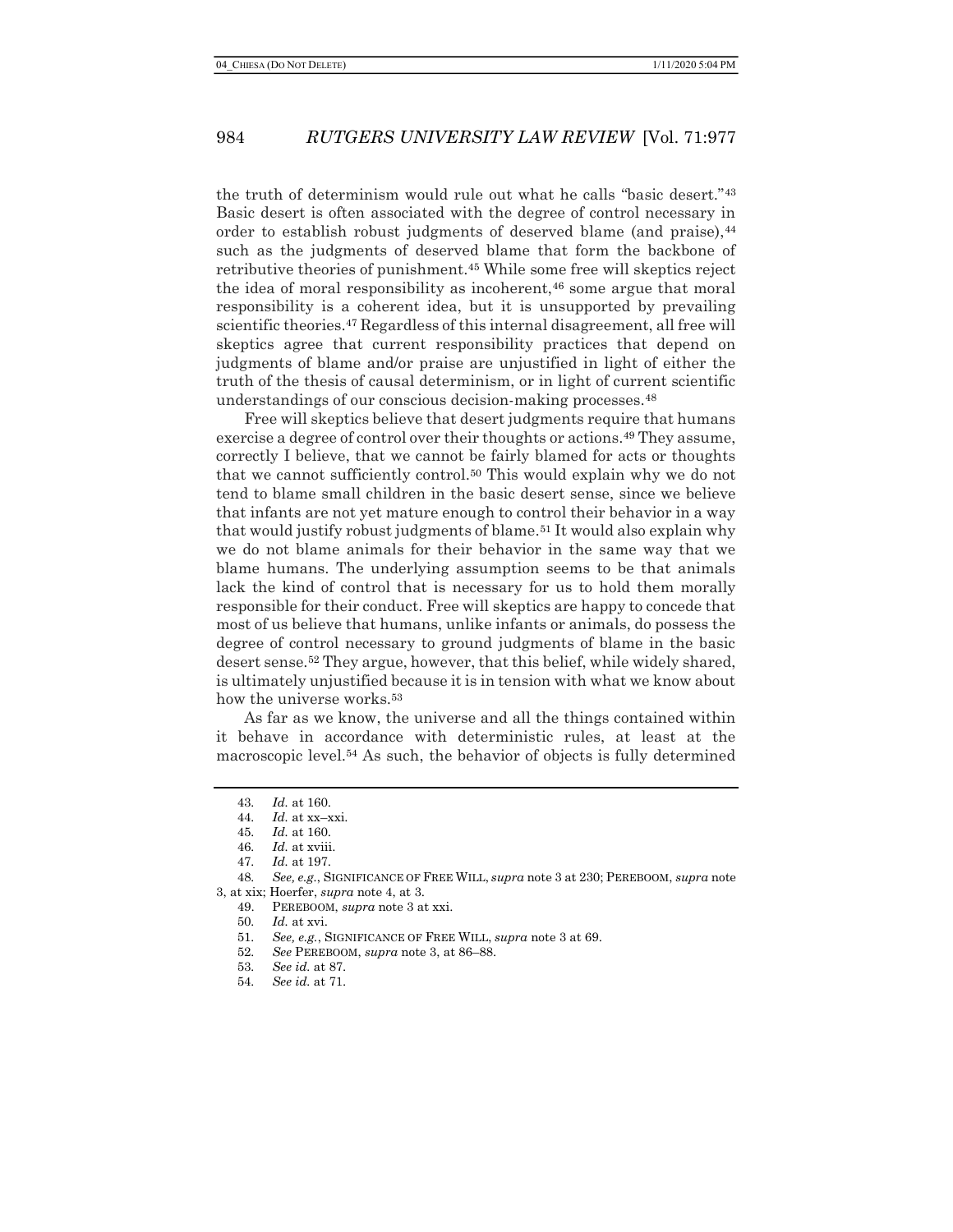by a combination of past events and the operation of physical laws.<sup>55</sup> Since such objects do not have the ability to change the past or the operation of physical laws, it makes little sense to hold these objects morally responsible for the consequences of their behavior.<sup>56</sup> Nevertheless, humans have historically believed themselves to be exceptions to this otherwise universal rule of behavior.57 According to the conventional account, humans possess a special kind of feature, ability or power that allows them to escape from the grip of determinism.58 But, as free will skeptics argue, there is no evidence that humans are, in fact, an exception to the rule of causal determinism.<sup>59</sup>

Some contemporary metaphysical libertarians respond to this objection by positing that human choices may be the product of indeterministic processes such as the ones that seem to explain the behavior of subatomic particles.60 Perhaps the neuronal firings that generate thoughts and culminate in the conscious choices that will later form the basis for judgments about moral responsibility respond to indeterministic quantum mechanical processes rather than to deterministic physical laws.61 In response, free will skeptics once more argue that there is no scientific basis to conclude that this is how the mind works. $62$  But beyond this reply, free will skeptics argue that there is good reason to be skeptical about moral responsibility even if it turns out that the workings of the mind are the product of indeterministic processes as metaphysical libertarians such as the ones that Kane suggests.<sup>63</sup> Indeterminism cannot serve as the basis for moral responsibility because indeterminism ultimately boils down to randomness, and randomness threatens moral responsibility as much, or perhaps more, than determinism.64 Just like we cannot claim responsibility for conduct that is the product of deterministic causal

64. Id. at 71–72.

<sup>55</sup>. See id.

<sup>56</sup>. See id.

<sup>57</sup>. See id.

<sup>58</sup>. See id. at 69–70.

<sup>59</sup>. See id. at 71–73.

<sup>60</sup>. See, e.g., id. at 71–73.

<sup>61</sup>. See generally SIGNIFICANCE OF FREE WILL, supra note 3, at 2 (noting worthiness of discussing compatibility of free will and determinism, as "it could turn out that future physicists conclude that the universe is deterministic, contrary to the contemporary consensus about at least quantum mechanics").

<sup>62.</sup> See, e.g., PEREBOOM, supra note 3, at 69 ("Some libertarians maintain that there could be no natural scientific account of agent-causal powers.").

<sup>63</sup>. Id. at 71.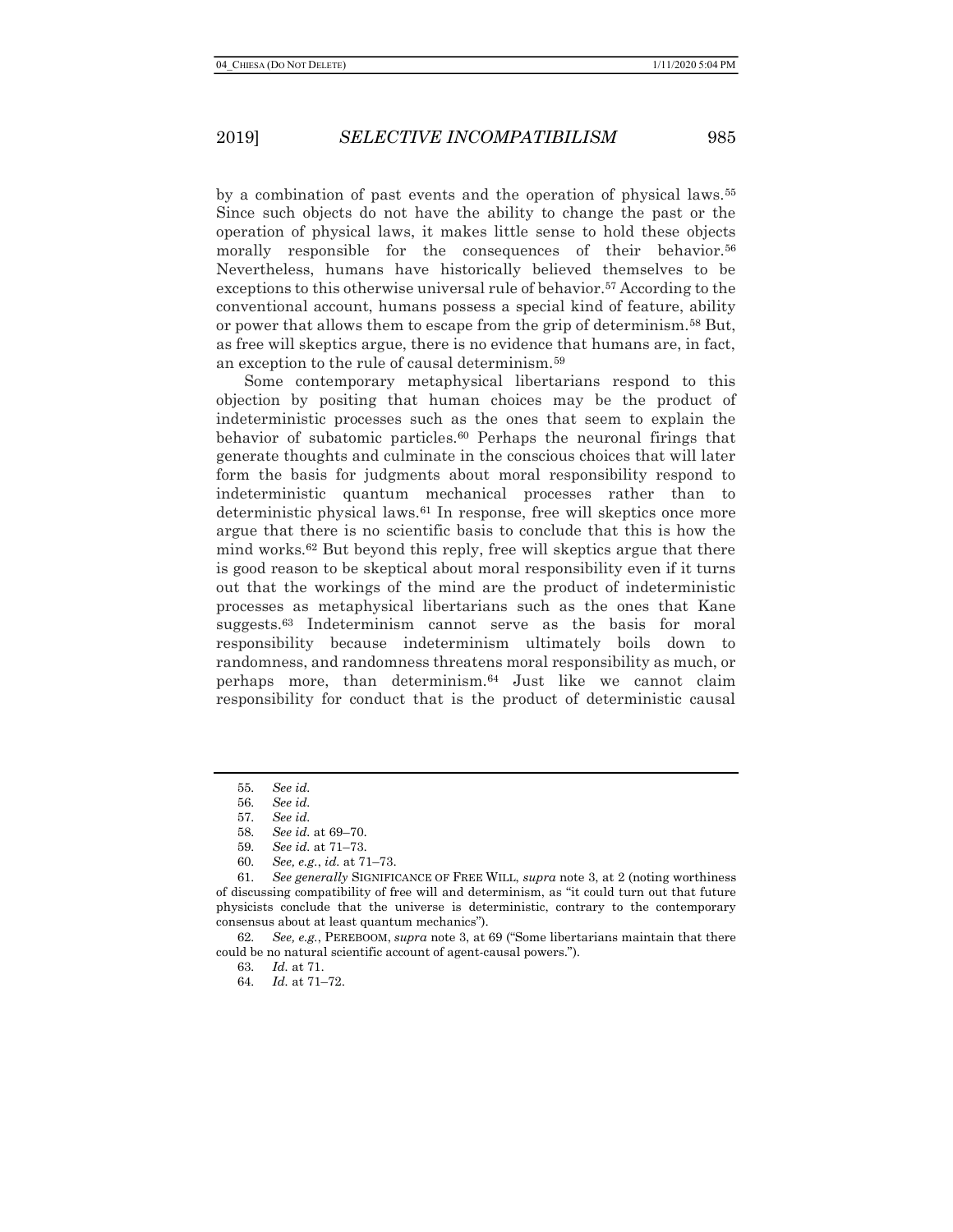factors that we cannot control, so too can we not claim responsibility for conduct that results as a consequence of pure luck or randomness.<sup>65</sup>

While the arguments deployed by free will skeptics in support of their position are plausible enough, many argue that we should not be too quick to abandon the notion of moral responsibility.<sup>66</sup> Two main arguments have been presented against free will skepticism. The first points out that the foundation of judgments of deserved blame and praise is not the capacity to do otherwise or the capacity to control behavior to a certain degree.67 Instead, some critics of free will skepticism argue that the basis of desert is to be found in some other feature of human conduct, such as the capacity for rationality.68 Other critics suggest that adopting the free will skeptic view would lead us to reject many features of societal life that are essential to human flourishing, such as the social practice of holding people accountable for their wrongdoing, and the interpersonal practices of expressing love, resentment, blame, and praise.69 Since the free will skeptic view would lead to abandoning practices and attitudes that are essential to human flourishing, we should not embrace this view unless we are definitely convinced that no other view is plausible. But we are not even close to being convinced that free will skepticism's view of the world and human behavior is accurate. While the free will skeptic's view is plausible, it is by no means definitively and uncontroversially true. If so, we should continue to hold on to our practices of blaming, praising, and holding people accountable for their wrongdoing until we become convinced that there is no justification for these practices.<sup>70</sup>

#### C. Compatibilism

Compatibilism is the view that moral responsibility is not in tension with the thesis of causal determinism.<sup>71</sup> Therefore, compatibilists, unlike

<sup>65</sup>. See id. at 72 ("If everything is wholly constituted of microphysical entities governed by [deterministic or fundamentally statistic laws of physics], no room is left for agent-caused free decisions.").

<sup>66</sup>. See, e.g., JOHN MARTIN FISCHER & MARK RAVIZZA, S.J., RESPONSIBILITY AND CONTROL (1998).

<sup>67.</sup> PEREBOOM, supra note 3, at 106–07.

<sup>68</sup>. See, e.g., Stephen J. Morse, Reason, Results, and Criminal Responsibility, 2004 U. ILL. L. REV. 363, 375 (2004).

<sup>69</sup>. See, e.g., PEREBOOM, supra note 3, at 206.

<sup>70.</sup> A prominent free will skeptic reply to this objection is that free will skepticism does not require abandoning the practice of holding each other to account for wrongdoing nor does it require jettisoning certain attitudes, such as love and admiration. See generally id. at 198–215.

<sup>71</sup>. See Michael McKenna & D. Justin Coates, Compatibilism, STANFORD ENCYCLOPEDIA OF PHILOSOPHY (Feb. 25, 2015) https://plato.stanford.edu/archives/win2018/ entries/compatibilism/.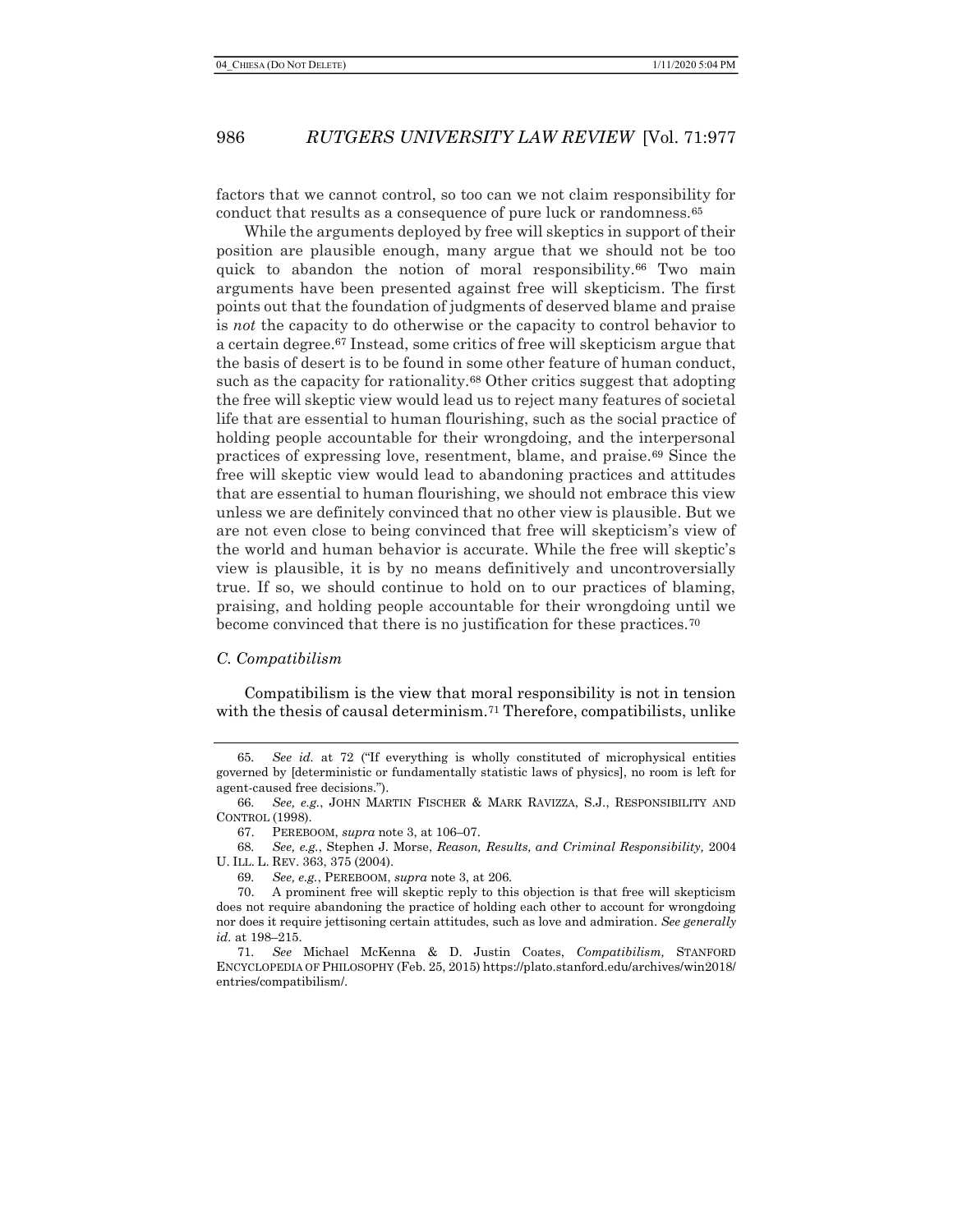metaphysical libertarians and free will skeptics, argue that determinism is compatible with desert and free will.72 Furthermore, compatibilists argue that determinism poses no threat to moral responsibility. While compatibilists agree with the free will skeptic critique of metaphysical libertarianism as unscientific, they disagree with the free will skeptic view that there would be no justification for basic desert judgments of blame and praise if causal determinism obtains.73 Most philosophers and legal scholars who tackle the free will problem advocate for some kind of compatibilist account of the relationship between determinism and moral responsibility.<sup>74</sup>

Many different varieties of compatibilism find support in the contemporary literature on free will. In spite of the variances amongst different compatibilist theories, most attempt to identify one or several distinctively human traits that can serve as the basis for desert-based judgments about moral responsibility regardless of whether determinism obtains or not.75 As I alluded to in the previous subsection, a particularly popular approach amongst at least a subset of compatibilists is to argue that judgments of deserved blame and praise are justified if they are directed at a being that has capacity for rationality regardless of whether the being had the capacity to act or choose otherwise.76 The underlying idea is that morality is a system of norms that provide its addressees with reasons in favor or reasons against acting in a certain kind of way.<sup>77</sup> For example, the moral rule against causing the death of non-aggressors can be thought of as a norm that seeks to provide us with reasons against killing innocent people. Once moral norms are thought of as reasons that are designed to guide our conduct, then we can think of the capacity to grasp and be guided by reasons as the capacity that allows for judgments of blame or praise for breaking of following moral norms.78 This is the view defended by legal scholar Stephen Morse, who contends that we can be held morally responsible for violating moral norms if we have the general capacity to grasp reasons for action and to be guided by such reasons for action.79 That is, we are justified in holding people morally responsible when they have the general capacity to grasp and be guided by reasons but nevertheless fail to modify their behavior so as to act in a

<sup>72</sup>. See, e.g., PEREBOOM, supra note 3, at xiv.

<sup>73</sup>. Id. at 139–57.

<sup>74</sup>. Id. at xiv.

<sup>75</sup>. Id.

<sup>76</sup>. See, e.g., Morse, supra note 68, at 441.

<sup>77</sup>. See id. at 368.

<sup>78</sup>. See id. at 368.

<sup>79</sup>. Id.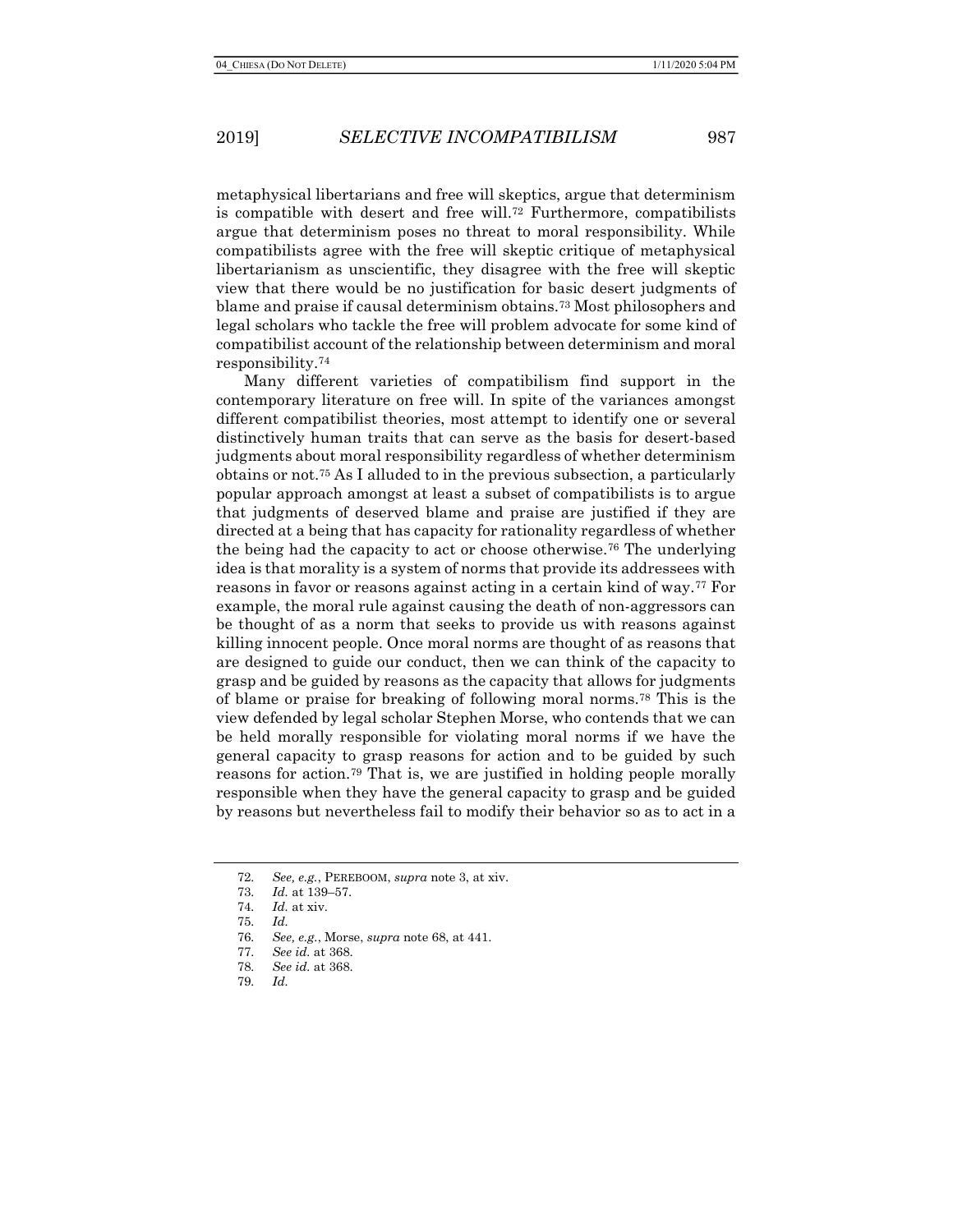way that is compatible with the reasons given by the norm for acting in certain ways.<sup>80</sup>

Instead of attempting to identify features of human conduct that can serve as the basis for moral responsibility in a deterministic world, some compatibilists prefer to focus on asking whether it is even possible to lead meaningful lives without ever assigning moral blame and responsibility.81 For some, like philosopher P.F. Strawson, certain kinds of attitudes and emotions are essential to the human condition, and we could not live without them even if we tried.<sup>82</sup> Strawson called these emotions the "reactive attitudes."83 They include, but are not limited to, feelings of resentment, gratitude, forgiveness, anger, and love.84 These attitudes are essential to the creation and maintenance of meaningful interpersonal relationships.85 As such, abandoning them would lead not only to an attitudinal void, but also to a considerable impoverishment of the kinds of interpersonal relationships that make societal life worthwhile.86 Scholars such as Strawson argue that we hold people morally responsible not because they are truly morally responsible, as there is no such thing as "true" moral responsibility.87 Instead, we hold people responsible because doing so is necessary for constituting meaningful relationships with others.88 Ascriptions of moral responsibility would thus appear as a useful social practice that is not in need of external justification. Pursuant to this view, the truth or falsity of the thesis of causal determinism ought to have little bearing on our moral responsibility practices.

Furthermore, and perhaps more importantly, our actual practices of ascribing moral responsibility do not seem to be particularly responsive to determinism. For example, our current practices of blaming and punishing do not provide an excuse for "lack of control." In fact, a perfunctory survey of American criminal law seems to suggest the opposite.89 Courts routinely reject excusing defendants on grounds of severe social disadvantage or deprivation, even when faced with evidence

<sup>80</sup>. See id. at 441.

<sup>81</sup>. See id. at 443.

<sup>82.</sup> Peter Strawson, Freedom and Resentment, in ETHICAL THEORY: AN ANTHOLOGY 340, 342–43 (Russ Shafer-Landu ed., 2d ed., 2013).

<sup>83</sup>. Id. at 343.

<sup>84</sup>. See id. at 342, 344.

<sup>85</sup>. See id. at 344.

<sup>86</sup>. See id.

<sup>87</sup>. See, e.g., id. at 349.

<sup>88.</sup> Some legal theorists, such as Michael Moore, have flirted with similar kinds of arguments. See, e.g., Michael S. Moore, Causation and the Excuses, 73 CALIF. L. REV. 1091, 1139–40 (1985).

<sup>89</sup>. See, e.g., id. at 1092.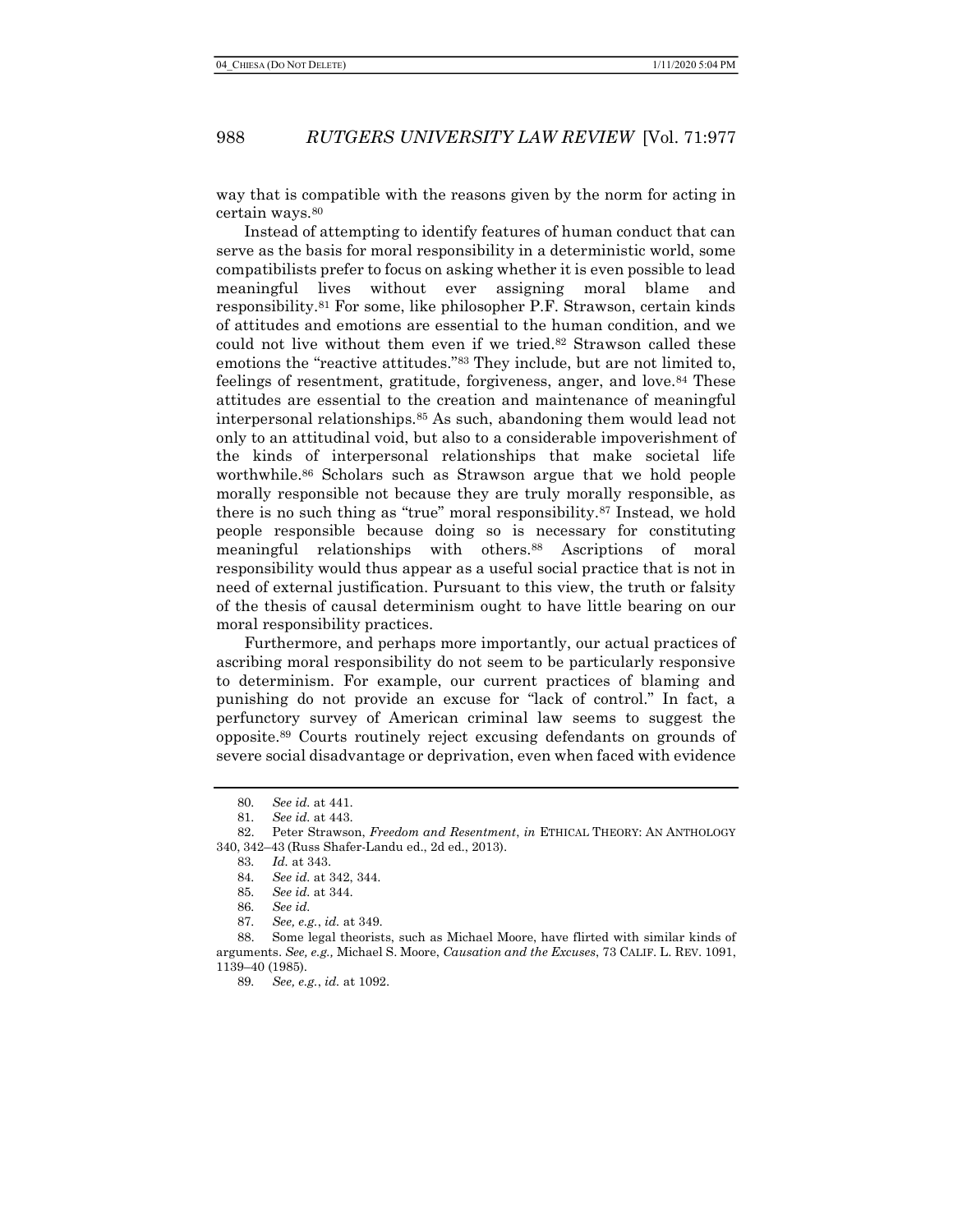that severe social deprivation is quite criminogenic, and, therefore, highly correlated with crime.<sup>90</sup> Brainwashing defenses have suffered a similar fate.<sup>91</sup> Even in the context of mental illness, the contemporary trend is to reject volitional or lack of control tests for incapacity such as the so-called irresistible impulse test.92 Compatibilists like Stephen Morse point to this feature of law to argue that lack of control has never been essential to judgments about desert, blame and moral responsibility.93 Instead, he argues that what the law truly cares about is cognitive abilities.<sup>94</sup> This is perhaps most obvious in the context of insanity, where cognitive impairments that prevent us from understanding moral or legal norms as reasons for action preclude blame and punishment, whereas volitional impairments generally do not.<sup>95</sup>

Metaphysical libertarians and free will skeptics argue that the kind of desert-based blame judgments that compatibilists argue are compatible with determinism are not the type of desert-based judgments that are necessary to justify moral responsibility.96 With regard to the Strawsonian claim that reactive attitudes, such as blame and praise, are essential to having meaningful human relationships and can thus not be abandoned,97 libertarians and skeptics point out that the fact that having certain beliefs is necessary for living a fulfilling life does not make the beliefs any more true or accurate.<sup>98</sup> For example, many people consciously or unconsciously turn to belief in the afterlife as a way of coping with existential or death anxiety.99 Even if we became convinced that believing in the afterlife is good for us, it would be a non-sequitur to conclude that such a belief is "true" or "accurate" solely because it is good for us. By the same token, one can believe that ascribing blame is essential for human relationships without being convinced that ascribing blame is truly "just" or "fair." Another example may be useful here.

92. See, e.g., United States v. Lyons, 731 F.2d 243, 247–48 (5th Cir. 1984) (jettisoning the volitional test for insanity).

- 96. See id. at 2547–48
- 97. Strawson, supra note 82, at 342–43, 346.

<sup>90</sup>. See, e.g., United States v. Alexander, 471 F.2d 923, 959 (D.C. Cir. 1972).

<sup>91</sup>. See Richard Delgado, "Rotten Social Background": Should the Criminal Law Recognize a Defense of Severe Environmental Deprivation?, 3 LAW AND INEQ. 9, 19 (1985).

<sup>93</sup>. See, e.g., Stephen J. Morse, Criminal Responsibility and the Disappearing Person, 28 CARDOZO L. REV. 2545, 2552–53 (2007).

<sup>94</sup>. Id. at 2553–54.

<sup>95</sup>. See id. at 2551–53.

<sup>98</sup>. See, e.g., Larissa Rainey, The Search for Purpose in Life: An Exploration of Purpose, the Search Process, and Purpose Anxiety (Aug. 1, 2014) (unpublished masters capstone project, University of Pennsylvania) (on file with University of Pennsylvania Library).

<sup>99</sup>. See id.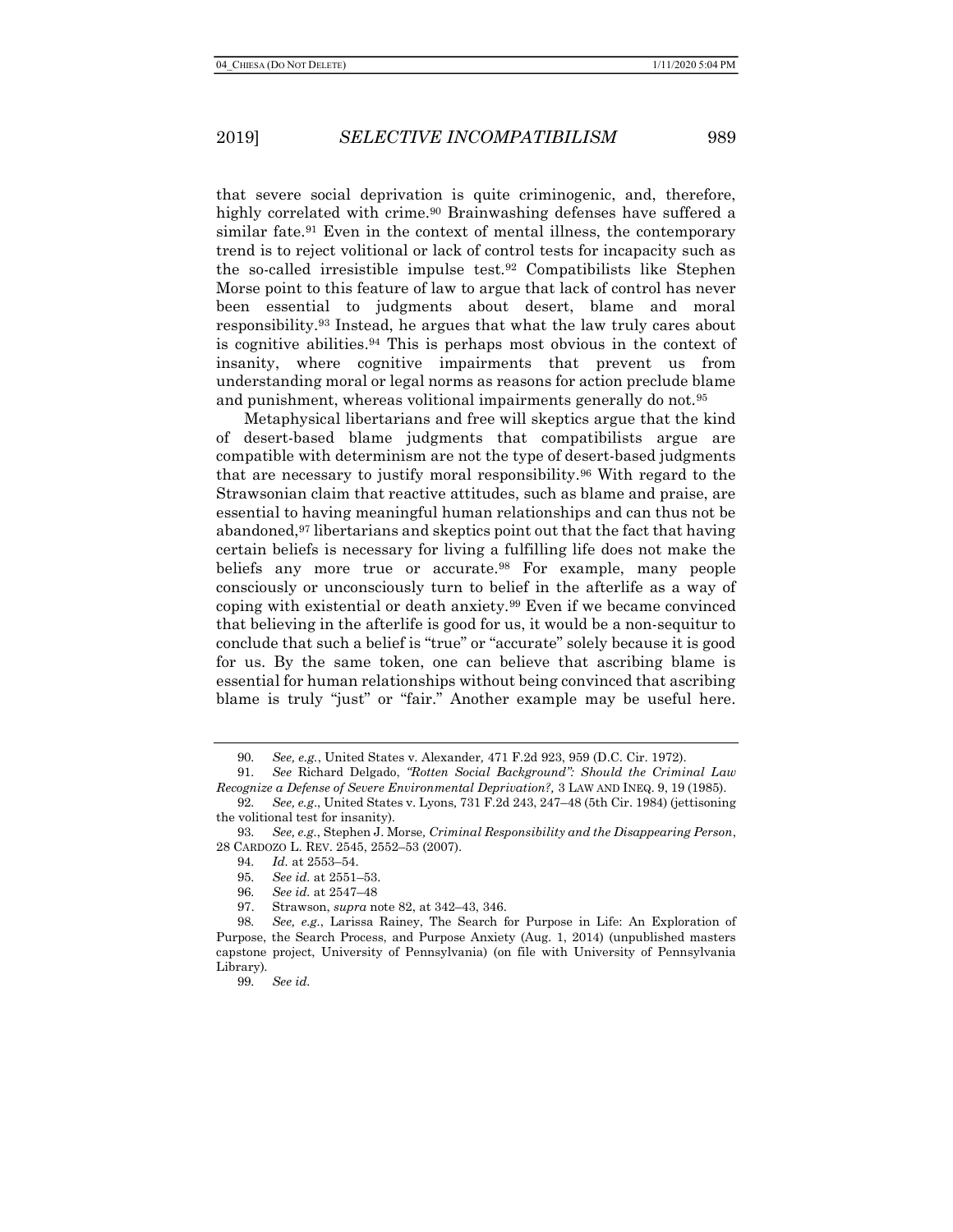Perhaps levying some kind of tax on the population is necessary for a well-functioning society, but that does not show that imposing such taxes is "just." In short, one has to be careful not to confuse utility with justice. Doling out retributive punishment may be a useful way of fostering social cohesion by channeling the power of our reactive attitudes, $100$  but that alone does not make imposition of retributive punishment just.

### III. THE BURDEN OF PROOF PROBLEM AND THE ASYMMETRIES BETWEEN INCULPATION AND EXCULPATION

### A. The Burden of Proof Problem and the Free Will Debate as Dialectical Stalemate

It is all too common in debates about free will for participants to reach an impasse. An obvious reason for this is substantive. Compatibilists argue that they have identified human capacities–such as the capacity for rationality—that can justify ascriptions of moral blame even if determinism obtains.101 Incompatibilists disagree,102 contending that true ascriptions of blame and responsibility are justified only if we have the capacity to choose otherwise.<sup>103</sup> They further argue that the truth of determinism would rule out the existence of such a capacity.<sup>104</sup> A dispassionate observer assessing the arguments in favor of compatibilism and incompatibilism will probably come away feeling that both positions are plausible and that advocates of each view score points against the other. It thus seems that we are at a point when the only thing that we can say for sure about the free will debate is that there is reasonable disagreement amongst members of different camps and that there is no obvious way out of the disagreement. The substantive debate

104. Id.

This is, in fact, the way in which Paul Robinson argues we should use desert in the context of punishment theory. See generally Paul H. Robinson, *Empirical Desert, in* CRIMINAL LAW CONVERSATIONS 29 (Paul H. Robinson et al. eds., 2009) (suggesting, pursuant to the view Robinson calls "empirical desert," that we should punish according to desert not because doing so comports with some philosophical standard of justice, but rather because punishing in accordance to desert maximizes utility).

<sup>101.</sup> Morse, supra note 93, at 2551.

<sup>102.</sup> As I explained in the previous subsection, incompatibilists can be subdivided into metaphysical libertarians that believe that determinism does not fully explain human choices and behavior, and free will skeptics who believe that human action and choices are fully determined by factors that lie beyond our control. See Kane, supra note 30, at 22–23; PEREBOOM, *supra* note 3, at xiii.

<sup>103.</sup> Morse, supra note 93, at 2548.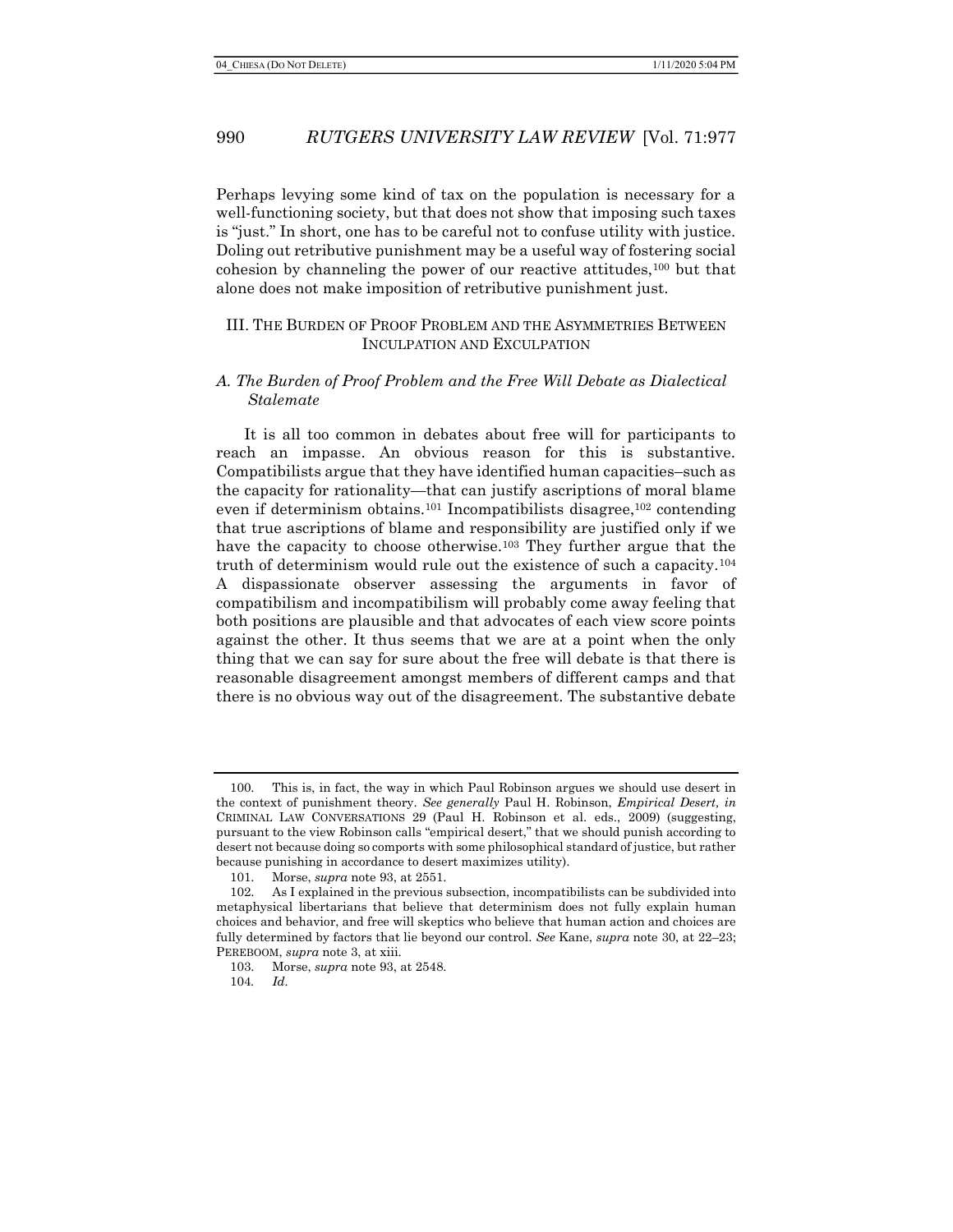about free will has thus reached a "dialectical stalemate" for which there seems to be no resolution in sight.<sup>105</sup>

The substantive disagreement between compatibilists and incompatibilists is well-documented.106 There is, however, an additional source of disagreement that is best described as procedural rather than substantive. Unlike the substantive disagreements between compatibilists and incompatibilists, the procedural disagreement between them remains undertheorized. The procedural disagreement takes place primarily between compatibilists and free will skeptics and it chiefly relates to which of these two camps has the burden of proof with regard to their claims.

Compatibilists tend to argue that free will skeptics have the burden of proving that their views are true for at least three reasons.107 First, compatibilists argue that free will skeptics have the burden of proof because their views are counterintuitive.108 They claim that free will skeptic views run counter to intuition because the vast majority of people seem to assume that we can freely make certain choices and that we should be blamed or praised for the choices we make.109 Second, compatibilists argue that free will skeptics should have the burden of proof because their position runs counter to the assumptions of moral and legal systems throughout history.110 As I explained in the previous subsection, legal systems have historically assumed that humans have freedom of choice and that they can be blamed for their wrongful choices.111 The same seems to be true of many moral systems at different historical times and in a multitude of places.<sup>112</sup> Finally, compatibilists

<sup>105.</sup> A dialectical stalemate arises when proponents of an argument cannot muster sufficient evidence to decisively prove the argument, while the argument's detractors cannot gather sufficient evidence to decisively refute it. JOHN MARTIN FISCHER, OUR STORIES: ESSAYS ON LIFE, DEATH, AND FREE WILL 116–17 (2009). In the free will context, those who claim that humans have enough control over their actions to be considered morally responsible for their conduct have failed to conclusively demonstrate either that determinism is probably false or that the truth of determinism does not undermine their claim. John M. Fischer, Compatibilism, in FOUR VIEWS ON FREE WILL 44, 54 (2007). In contrast, those who suggest that determinism is probably true and that it is incompatible with the free will necessary for moral responsibility have failed to decisively demonstrate the latter. Manuel Vargas, Revisionism, in FOUR VIEWS ON FREE WILL 126, 151 (2007).

<sup>106.</sup> Morse, supra note 93, at 2547–53 (discussing the disagreement between compatibilists and incompatibilists).

<sup>107.</sup> Eddy Nahmias et al., Is Incompatibilism Intuitive?, 73 PHIL. AND PHENOMENOLOGICAL RES. 28, 30 no. 1 (2006).

<sup>108</sup>. Id.

<sup>109</sup>. Id.

<sup>110</sup>. Id. at 31.

<sup>111</sup>. See generally Morse, supra note 93, at 2548.

<sup>112</sup>. See, e.g., id. at 2547.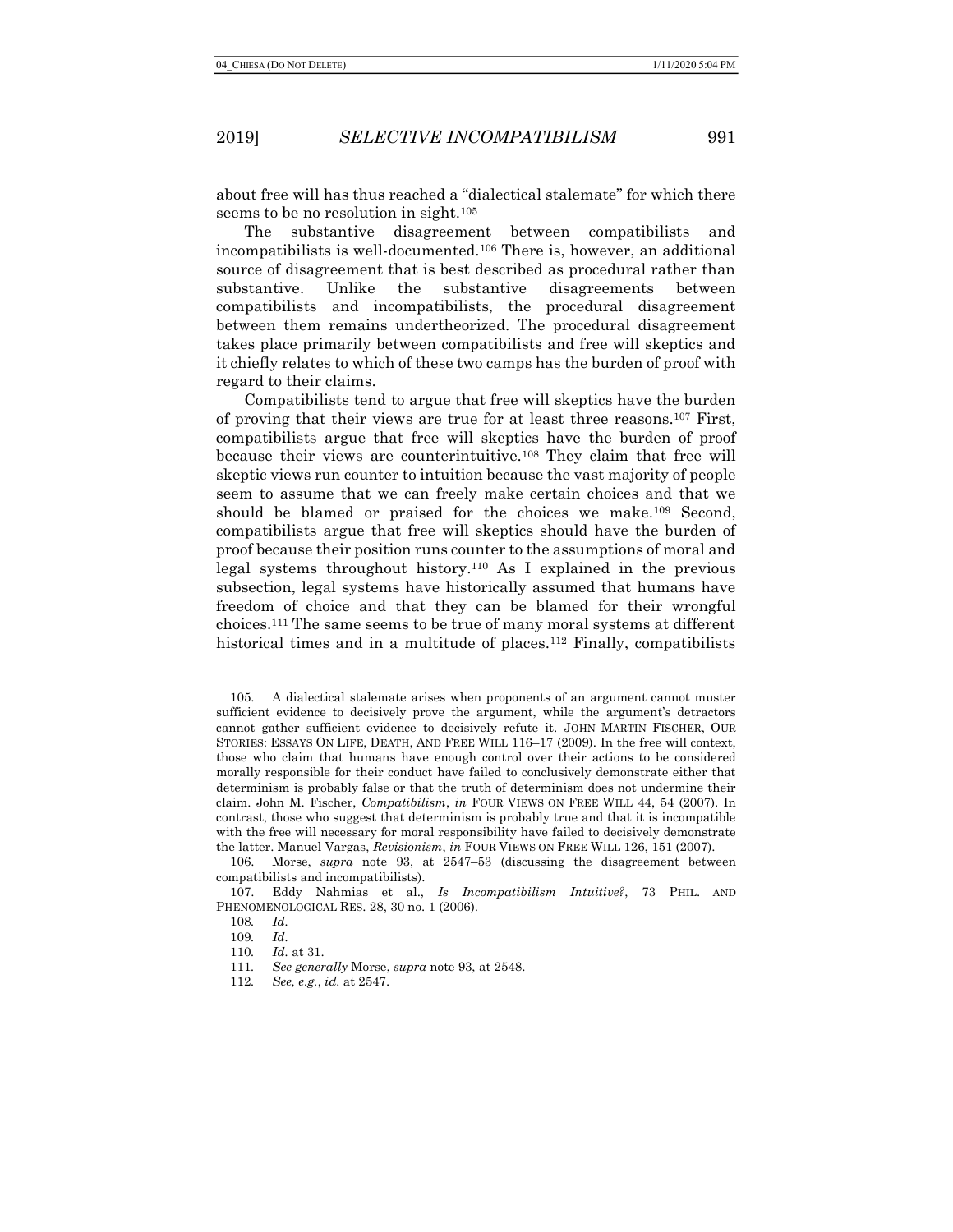contend that free will skeptics have the burden of proof because their views tend to falsify much of the attitudes and emotions that characterize our moral lives.113 As P.F. Strawson forcefully pointed out, the free will skeptic view would lead to abandoning many reactive attitudes that seem to be essential to forging meaningful interpersonal relationships.114 We should not jettison these attitudes unless we are confronted with near incontrovertible proof that expressing these attitudes is morally unjustified. Compatibilists contend that free will skeptics have failed to meet this high burden.115 If so, we are still justified in assuming that ascribing moral responsibility and blame is justified.

In contrast, free will skeptics often argue that the burden of proof should be on compatibilists instead.116 This view is most frequently espoused in discussions about whether state-sanctioned retributive punishment is justified.117 Imposing retributive punishment is legitimate only if we are justified in making desert-based judgments. The problem is that, as both metaphysical libertarians and free will skeptics argue, determinism threatens to undermine the notion of deserved suffering, which lies at the core of retributive theories of punishment.118 Free will skeptics maintain that compatibilists have the burden of proof when they intend to deploy desert-based judgments of blame as a justification for deliberately inflicting suffering on wrongdoers.119 That is, compatibilists should have the burden of proving beyond the shadow of a doubt that desert-based judgments are justified before invoking these kinds of judgments as reasons for punishment.<sup>120</sup> Since punishment is the worst thing that a democratic state can do to its fellow citizens, free will skeptics argue that we should not impose such a draconian sanction unless we are fully convinced that determinism does not undermine the legitimacy of desert-based judgments.121 Since reasonable people disagree regarding whether determinism rules out basic desert, compatibilists cannot currently meet their burden of proof, with the consequence that we should abstain from engaging in retributive punishment practices.

<sup>113.</sup> Nahmias et al., supra note 107, at 32.

<sup>114.</sup> Strawson, supra note 82, at 346.

<sup>115</sup>. See Nahmias et al., supra note 107, at 32–33.

<sup>116.</sup> Vargas, supra note 105, at 133; Nahmias et al., supra note 107, at 39.

<sup>117.</sup> Nahmias et al., supra note 107, at 35–39.

<sup>118.</sup> Derk Pereboom, Hard Incompatibilism, in FOUR VIEWS ON FREE WILL 85, 115 (2007).

<sup>119.</sup> Nahmias et al., supra note 107, at 29.

<sup>120</sup>. Id.

<sup>121</sup>. Id. at 29–30.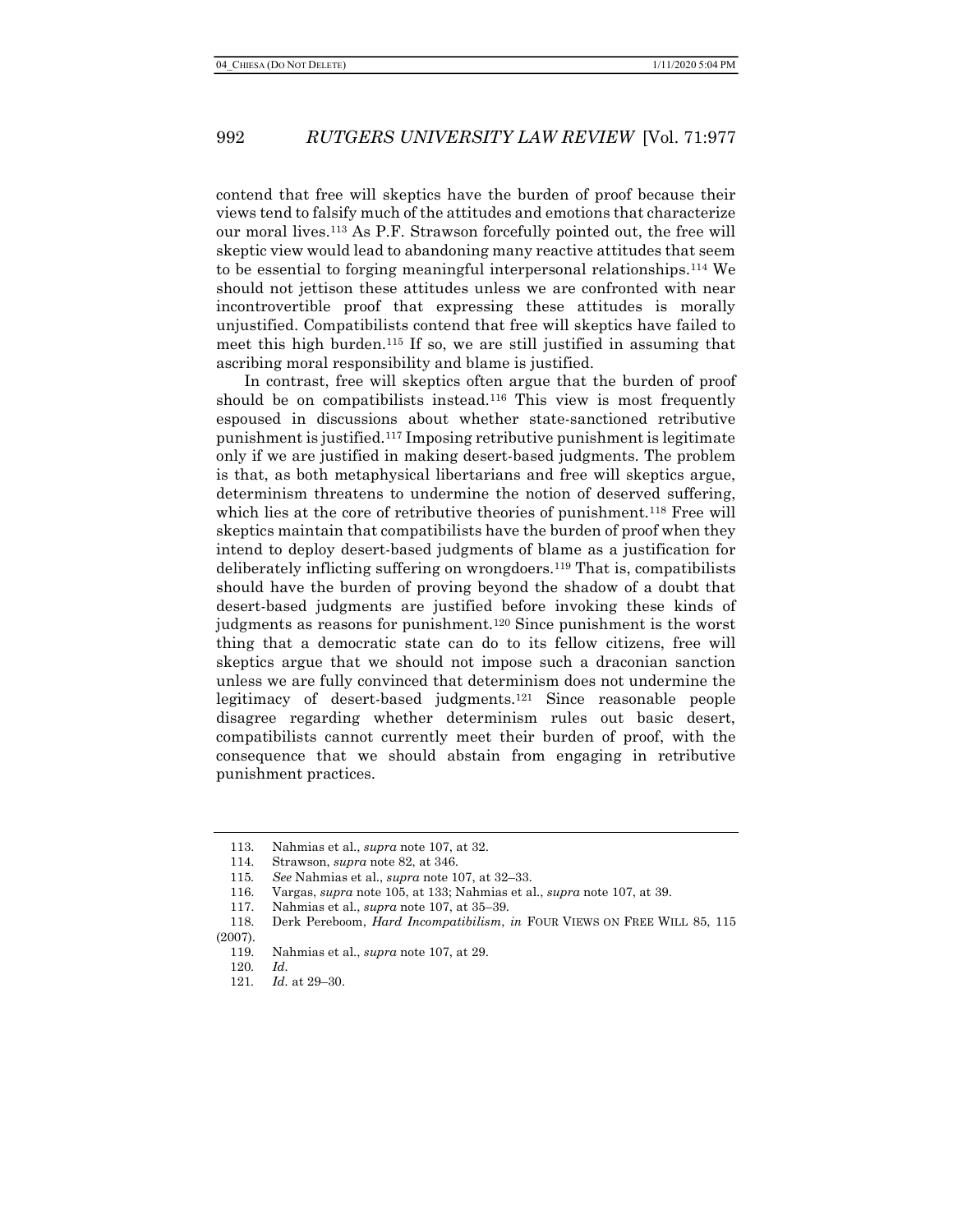It seems to me that, once more, compatibilists and free will skeptics score points against each other when it comes to the question of who has the burden of proof. Compatibilists are right that the free will skeptic position is counterintuitive, runs counter to our history of ascribing blame, and falsifies significant parts of our moral lives. These arguments provide us with good reasons to uphold retributive practices of blaming and praising unless free will skeptics can conclusively demonstrate that such practices are unjustified. Free will skeptics do not appear to have demonstrated this. But free will skeptics also seem to be right when they argue that we should abstain from punishing people solely on the basis that they deserve to suffer unless we have definitive proof that deserved suffering is justified. Given the current state of the free will debate, it appears that we do not have conclusive arguments showing that deserved suffering is, in fact, justified.

It seems, then, that the debate regarding whether compatibilists or free will skeptics have the burden of proving their claims has reached the point of dialectical stalemate in much the same way as the substantive debate between these two camps has produced what appears to be an irreconcilable set of disagreements. How are we to proceed in light of these substantive and procedural impasses? In the next and final section of this Article, I argue for a way out of the stalemate that reflects a compromise between compatibilist and free will skeptic views.

#### B. Asymmetries Between Exculpation and Inculpation

Instead of categorically arguing in favor or against retributive practices of blaming and praising, in what follows I will argue in favor of a selective use of blame and praise in a way that I hope strikes a reasonable balance between the concerns that animate compatibilists and free will skeptics. This view, which I call "selective incompatibilism," focuses almost exclusively on the role that desert judgments ought to play in our practices of blaming and punishing. I believe that this focus is justified because punishment theory is where the rubber meets the road in debates about free will. It is one thing to invoke desert as a reason for holding each other accountable in the context of interpersonal relationships, but it is quite a different thing to invoke desert as a reason for intentionally depriving someone of their property, freedom, or even life. While we can more easily indulge our tendency to ascribe blame in the context of our personal relationships, we should be considerably more careful in indulging these inclinations when it comes to assigning blame in the context of state-imposed retributive punishment.

The view I will defend here trades on the asymmetry between inculpatory and exculpatory judgments. In the context of punishment,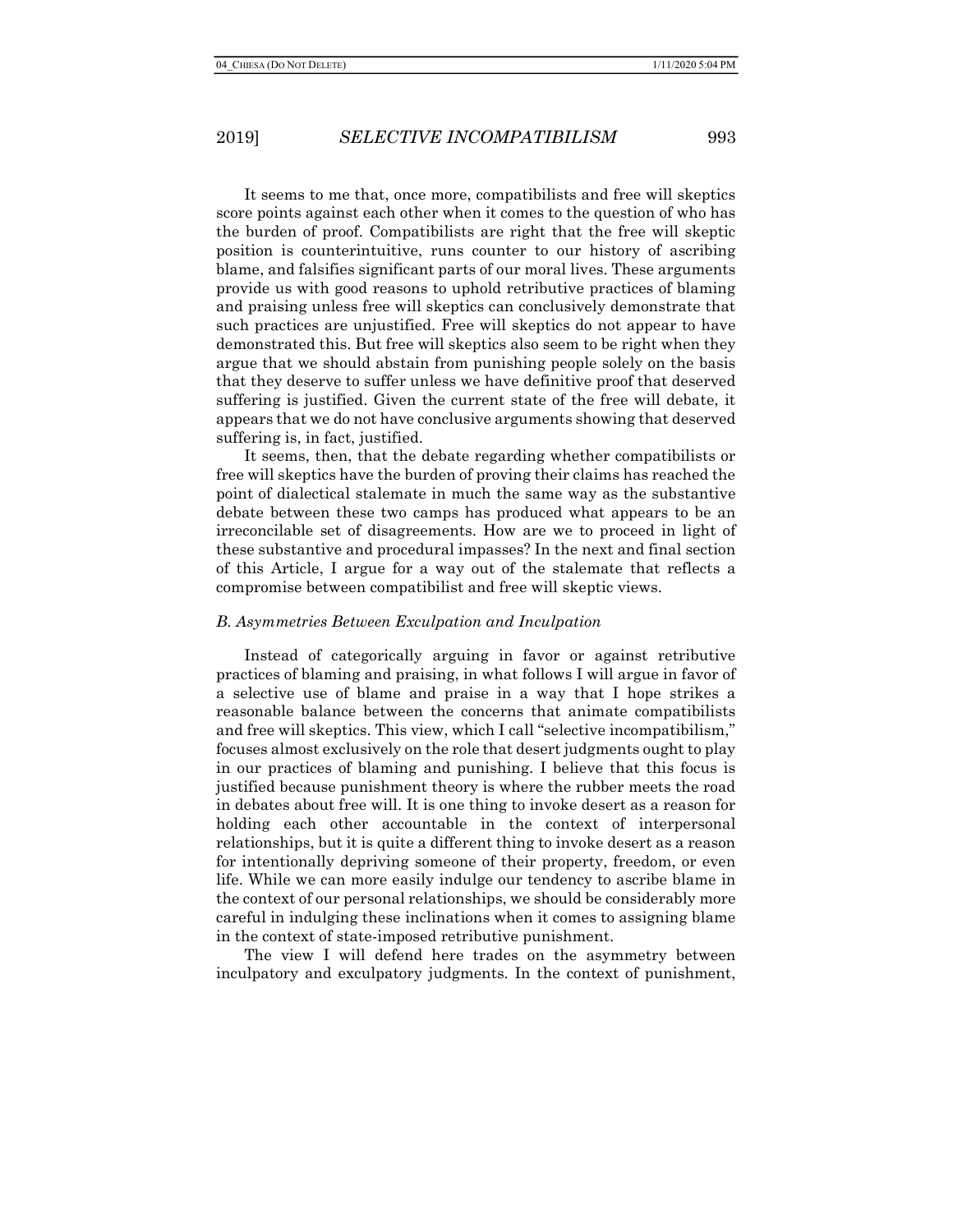inculpatory judgments give us reasons for punishing a person. Exculpatory judgments, on the other hand, give us reasons for abstaining from punishing a person. Our system of criminal justice attaches important consequences to the distinction between inculpation and exculpation. For our purposes, the most important one relates to the burdens of proof. Pursuant to our Supreme Court's reasonable doubt jurisprudence, the prosecution bears the burden of proving the inculpatory elements of criminal conduct beyond a reasonable doubt.<sup>122</sup> Expressed differently, the prosecution has the burden of proving the elements of a criminal offense beyond a reasonable doubt.123 In contrast, the Supreme Court has held on multiple occasions that the Constitution does not require that the prosecution disprove exculpatory defenses beyond a reasonable doubt.124 Instead, the burden of proving exculpation can be lawfully placed on the defendant.125 In practical terms, this means that states may constitutionally shift the burden of proving justification and excuse defenses to the defendant.<sup>126</sup>

But why do we require the prosecution to prove the inculpatory facet of the offense beyond a reasonable doubt while we simultaneously allow states to shift to the defendant the burden of proving exculpation? We do this because of the belief that we perpetrate a greater injustice when we wrongfully punish an innocent person than when we wrongfully acquit a guilty person. This is the idea underlying Blackstone's oft-cited assertion that "it is better that ten guilty persons escape than that one innocent suffer."<sup>127</sup> This intuition is the basis for what I call the inculpation/ exculpation asymmetry. Given the severity of the criminal sanction and the value that we place on human freedom, we worry about mistakenly inculpating more than we worry about mistakenly exculpating.

I submit that the same worry that leads us to discriminate between the inculpatory and exculpatory dimensions of criminal conduct for the purposes of burdens of proof ought to lead us to distinguish between these two dimensions for the purposes of punishment theory. Since wrongfully punishing someone is generally believed to be a greater evil than wrongfully acquitting someone, I argue that we ought to be more careful

<sup>122</sup>. In re Winship, 397 U.S. 358, 364 (1970).

<sup>123</sup>. Id.

<sup>124</sup>. See Martin v. Ohio, 480 U.S. 228, 230–31 (1987) (holding that it is in accord with the constitution to impose on the defendant the burden of proving self-defense by a preponderance of the evidence); Leland v. Oregon, 343 U.S. 790, 798–99 (1952) (holding that it is in accord with the constitution to impose on the defendant the burden of proving insanity beyond a reasonable doubt).

<sup>125</sup>. Martin, 480 U.S. at 230–31.

<sup>126.</sup> See id.; Leland, 343 U.S. at 789–99.

<sup>127. 2</sup> SIR WILLIAM BLACKSTONE, COMMENTARIES \*342, \*358 (1753).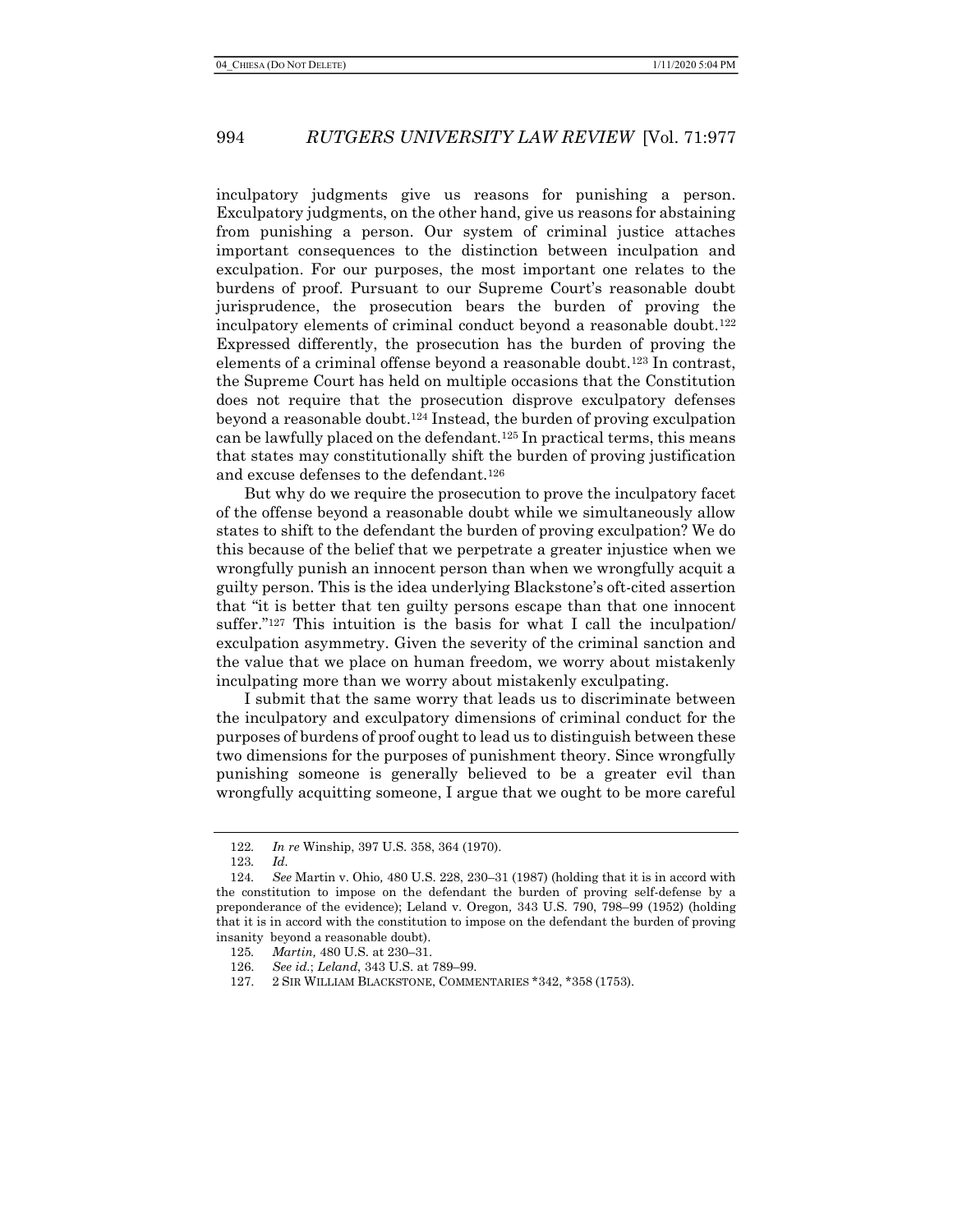when we invoke desert as a source of inculpation than we should be when we invoke (lack of) desert as a reason for exculpation. But how does this tie in to debates about free will and its compatibilism with determinism? This is the question I take up in the next and final part of this Article.

### IV. A NEW DEFENSE OF AN OLD THEORY: SELECTIVE INCOMPATIBILISM AND MIXED THEORIES OF PUNISHMENT

As I mentioned in Part III, it is fair to say that the current free will debate has reached a dialectical stalemate. How are we to proceed in light of this dialectical stalemate? Given our background assumption that it is worse to punish an innocent than to fail to punish a guilty person, I propose the following tentative solution as a way out of the stalemate. For the purposes of justifying the infliction of punishment, we ought to err on the side of caution and assume that determinism is both true and incompatible with free will, and, as a consequence, with desert. On the other hand, for the purposes of limiting the imposition of punishment, we ought to err on the side of freedom and assume that determinism is compatible with free will, and, therefore, with desert. I will call this view selective incompatibilism, since it holds that desert is compatible with determinism for the purposes of freedom-enhancing defenses but not for the purposes of freedom-constraining inculpation.

### A. The Connection Between Selective Incompatibilism and Mixed Theories of Punishment

In a nutshell, selective incompatibilism leads to what punishment scholars call a "mixed theory of punishment."128 A mixed theory of punishment is an approach that justifies punishment by appealing to a combination of different justifications or purposes.129 The most popular kind of mixed theory of punishment is one that combines consequentialist and non-consequentialist justifications for punishment.130 A common way of doing so is by arguing that the chief purpose of punishment should be to deter crime, but that the punishment imposed should never exceed the punishment that is deserved.131 This approach combines a consequentialist theory of punishment—deterrence—with retribution, a non-consequentialist justification for punishment.<sup>132</sup>

<sup>128</sup>. See Russell Christopher, Deterring Retributivism: The Injustice of "Just" Punishment, 96 NW. L. REV. 843, 867 (2002).

<sup>129</sup>. See id. at 867–69.

<sup>130</sup>. Id.

<sup>131</sup>. Id. at 868–69.

<sup>132</sup>. Id. at 868.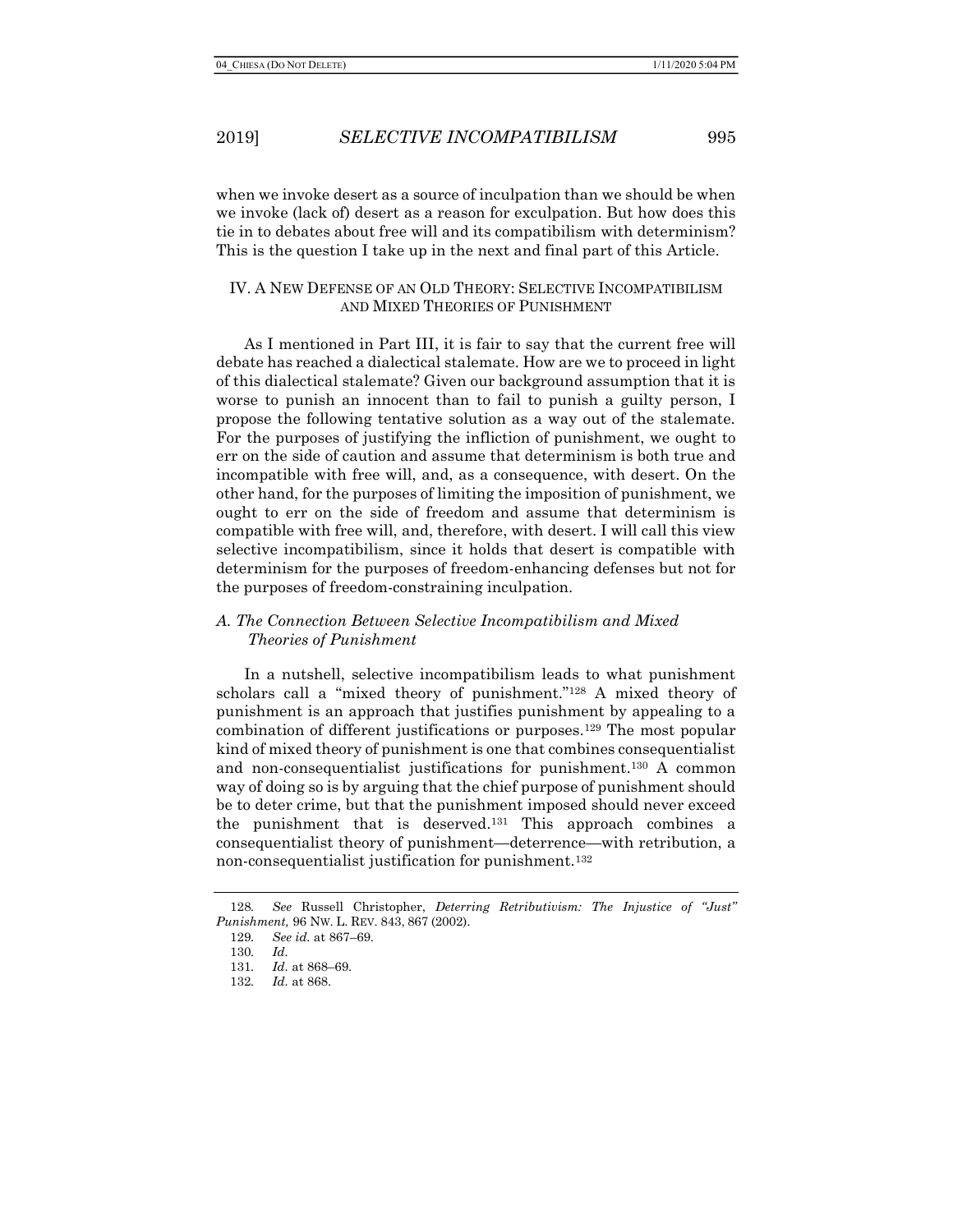Mixed theories of punishment are often criticized for being arbitrary or internally inconsistent.133 At first glance, there is something ad-hoc about mixing and matching consequentialism with deontological theories of punishment in the way that mixed theories require. Furthermore, retributivists contend that mixed theories are not really mixed, since they incorporate "negative" retributivism but entirely leave out "positive" retributivism.134 Negative retributivism posits that desert serves as a side-constraint on the punishment imposed.<sup>135</sup> Under this approach, desert would cap the punishment that can be imposed.136 Positive retributivism, on the other hand, serves not as a limit on the amount of punishment that is to be imposed, but instead as an affirmative reason to punish the offender up to the amount of punishment that is deserved.137 A mixed theory such as the one described above embraces the upper limit on punishment imposed by negative retributivism, but rejects the affirmative reasons to punish provided by positive retributivism.<sup>138</sup>

Incorporating negative retributivism into a mixed theory of punishment while simultaneously rejecting positive retributivism may strike some as an unjustifiable exercise in cherry-picking.139 The cherrypicking objection gains steam when we come to see that defenders of mixed theories of punishment are typically consequentialists that want to avoid some of the strong objections that can be leveled against consequentialist theories of punishment.140 The main problem with theories of punishment that focus on crime prevention is that they offer no built-in limit regarding who can be punished and how much they can be punished.141 As such, consequentialist theories could, in principle, authorize punishing the innocent or punishing in excess of what is deserved, as long as doing so would maximally deter crime.<sup>142</sup>

I sometimes ask my students: "What would be the most ruthlessly efficient way of deterring speeding infractions?" Few initially land on the right answer: imposing the death penalty for speeding. Consequentialists about punishment could only object to such punishment by arguing that,

<sup>133.</sup> See, e.g., 104 WHITLEY R.P. KAUFMAN, HONOR AND REVENGE: A THEORY OF PUNISHMENT 73–92 (Francisco J. LaPorte et al. eds., 2013).

<sup>134.</sup> Christopher, supra note 128, at 868–69.

<sup>135</sup>. Id.

<sup>136</sup>. Id. at 869.

<sup>137</sup>. Id. at 865–66.

<sup>138</sup>. See id. at 869.

<sup>139</sup>. See id.

<sup>140</sup>. See id. at 867–69.

<sup>141</sup>. See id. at 890–91.

<sup>142</sup>. See id. at 891–92.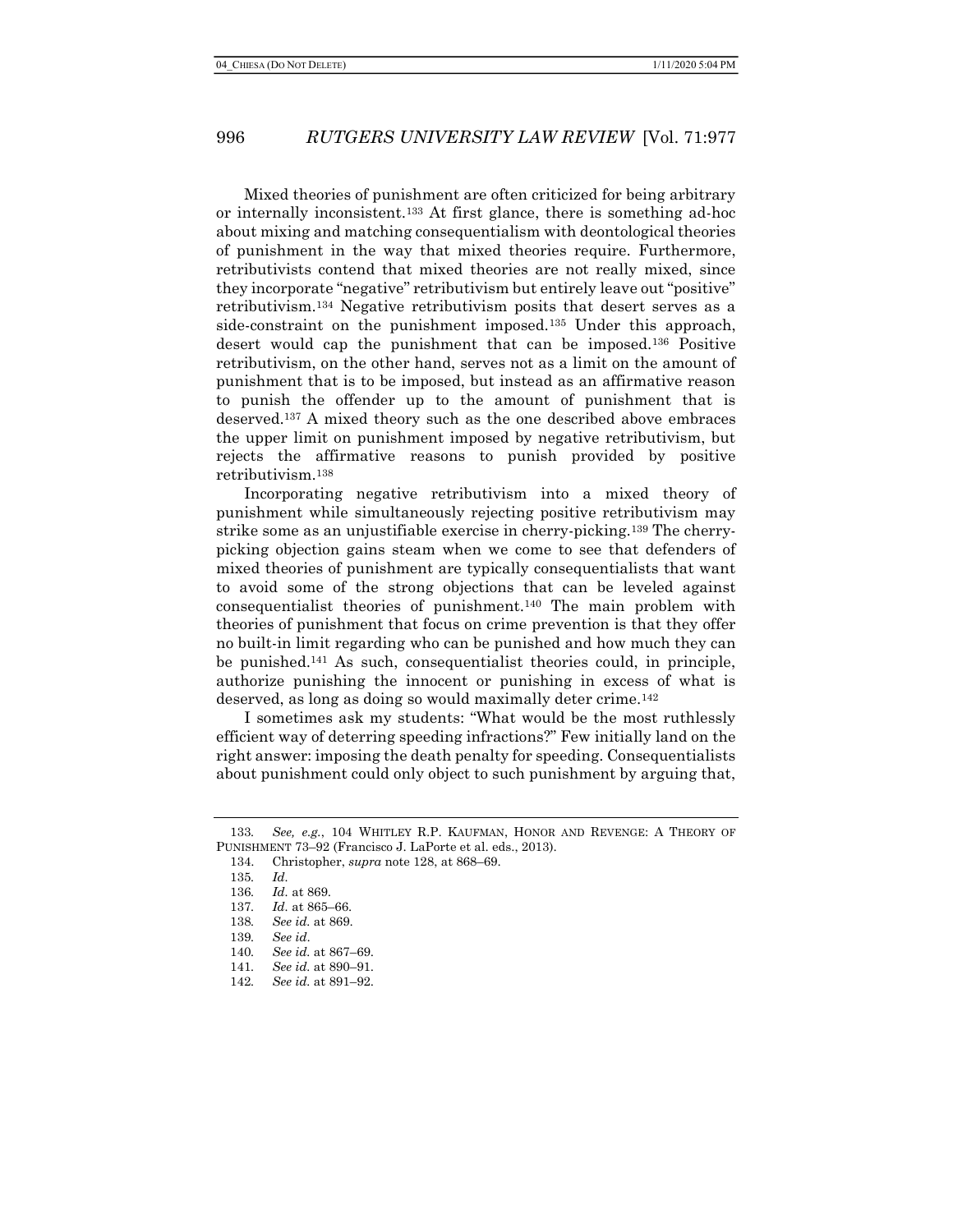in spite of initial appearances, sentencing to death those who speed would not end up maximizing welfare. But this consequentialist reply rings hollow. After all, there is a more fundamental reason why punishing speeding with the death penalty is wrong: doing so is unjust, regardless of whether it would produce good consequences or not. Retributivists can easily explain the injustice of sentencing speeding offenders to death. Killing those who speed is unjust because speeding simply does not deserve such an extreme form of punishment. In contrast, consequentialists cannot avail themselves of this type of argument. At least in principle, if the consequentialist benefits of punishing speeding with the death penalty outweigh its costs, consequentialists should be compelled to impose such punishment.

In order to avoid such an absurd result, many consequentialists advocate for a mixed theory that incorporates negative retributivism as a way of softening the edges of consequentialist punishment theory in much the same way as capitalists embrace welfare reforms in order to make capitalism more palatable to the masses. So framed, the consequentialist turn to a mixed theory of punishment reeks of desperation. As a result, rather than looking like the product of reasoned deliberation about the aims of punishment, mixed theories often appear as cop-outs by consequentialist philosophers. It is in this context that the cherry-picking objection against mixed theories of punishment rings true.

## B. Selective Incompatibilism, "Confidence Levels," and the Role of Retribution in Punishment Theory

Having built up the cherry-picking objection that can be lodged against mixed theories of punishment, I will now provide a defense of a mixed theory that I believe avoids the thrust of this objection. I assume that most would agree that the minimum level of confidence in a belief that one should have in order to act based on that belief depends on what kind of action one is purporting to take on the basis of said belief.<sup>143</sup> I assume that most would also agree that the more harmful the act that one intends to take on the basis of a belief, the higher the level of confidence that one should have in the belief. In contrast, the less harmful the act that one is planning to engage in on the basis of a certain

<sup>143.</sup> My use of "degrees of confidence" or "confidence levels" is meant to convey a similar idea to the term "credence level" in the context of statistical analysis. A credence level is a measure of the strength of a belief expressed in terms of a percentage. Antonio Vallecillo, Belief Uncertainty in Software Models, MODELING LANGUAGES (Mar. 12, 2019), https://modeling-languages.com/belief-uncertainty-models-uml/. The higher your level of credence, the more confident you are that a certain belief is true. See id.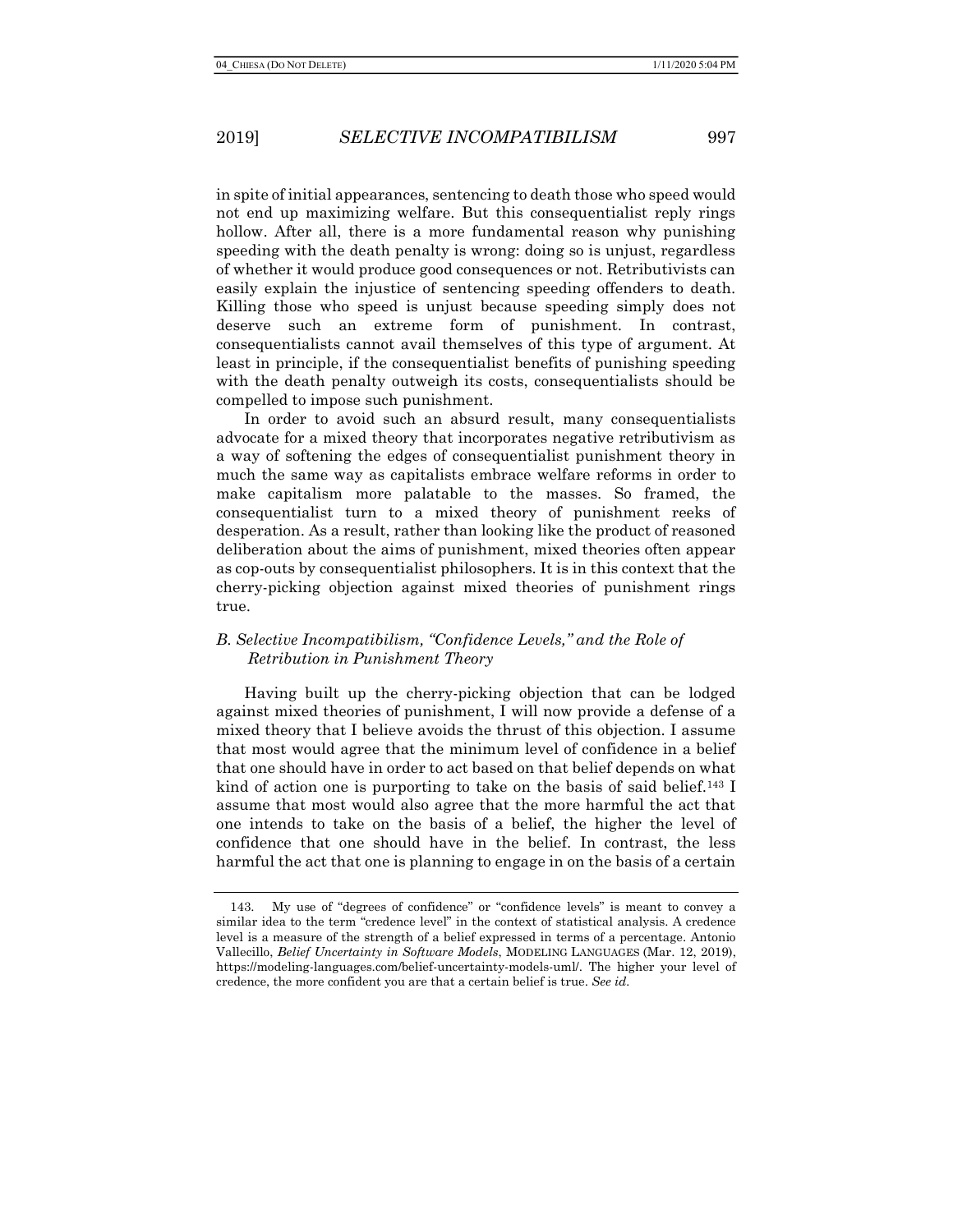belief, the level of confidence that one should have in the belief can be lower.

Imagine that you are contemplating taking your child, Maria, to Disney as a reward for behaving well while you were away on vacation. Further imagine that you are contemplating not taking your other child, Luis, to Disney for behaving badly while you were away on vacation. Imagine as well that you are contemplating physically punishing your other child, Angel, for behaving really badly while you were on vacation. Finally, imagine that you are not one hundred percent sure that Maria behaved well, that Luis behaved badly, or that Angel behaved really badly. While the babysitter reports that they behaved in the way outlined above, Luis and Angel dispute the babysitter's account of bad behavior. You also have reason to believe that the babysitter could be exaggerating the extent of the bad behavior of Luis and Angel in order to charge more next time that they are asked to babysit the children.

Faced with uncertainty about what happened, what level of confidence in the good or bad behavior of your children while you were on vacation should you have before you reward or punish them? Intuitively, it seems that you should have a higher confidence level in order to justify physically punishing Angel than the confidence level that you should have in order to justify depriving Luis of a trip to Disney. In contrast, it would seem that you are justified in having an even lower confidence level in order to justify rewarding your child with a trip to Disney. If you share these intuitions, then you perceive a sliding scale of confidence levels that gets ratcheted up as we seek to do more harmful things in the name of a certain belief and gets ratcheted down as we seek to do less harmful things or even positive things in the name of the belief.

Selective incompatibilism approaches the role of blame in the context of punishment theory in the same way that a parent approaches confidence levels in the context of rewarding or punishing their children. The confidence level that we ought to have in the belief that people can actually deserve things should be higher when we are invoking desert as a reason for intentionally causing suffering than we invoke it as a reason for abstaining from causing suffering. For this reason, one should have an extremely high degree of confidence in beliefs that serve as the basis for punishment decisions. This is one way of understanding the different quantum of evidence that American criminal law requires for establishing that the defendant engaged in an offense versus the quantum of evidence it requires for establishing that the defendant acted in self-defense or in a state of insanity. By requiring that the state prove the commission of an offense beyond a reasonable doubt while simultaneously allowing the defendant to secure an acquittal by proving defenses by a preponderance of the evidence, we are conveying there is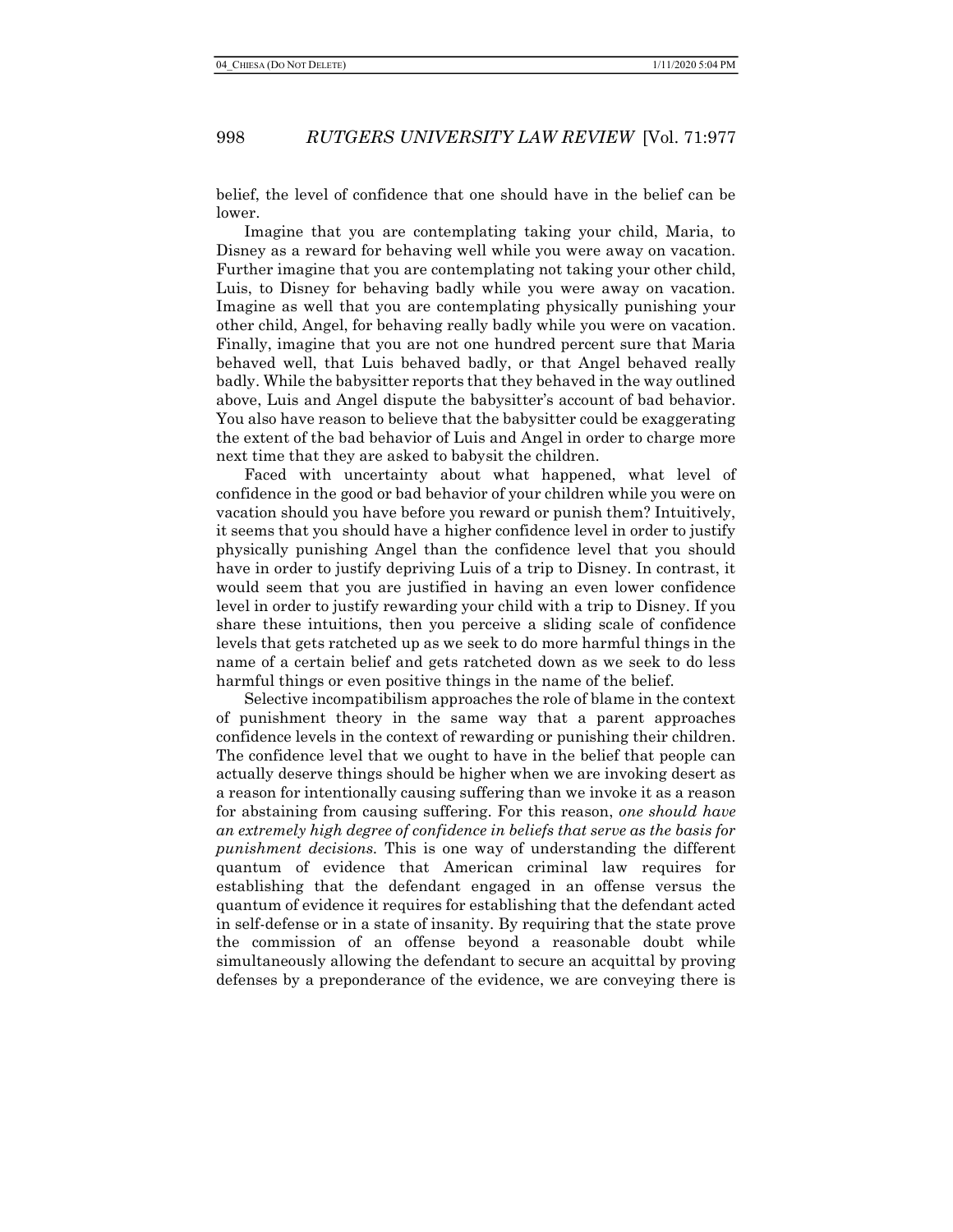an asymmetry between the confidence levels required to establish inculpation and the confidence levels required to establish exculpation. If we seek to make someone criminally liable, the law authorizes such a finding only when there is an extremely high degree of confidence in culpability.144 In contrast, if we seek to relieve criminal liability, the law allows us to do so on the basis of a much lower degree of confidence than that which is required to authorize a criminal conviction.145 Expressed numerically, we can say that the factfinder should have a degree of confidence in the defendant's culpability that exceeds 90% in order for a finding of criminal liability to be appropriate. In contrast, we can assert that a factfinder should absolve the defendant of liability if her degree of confidence that the defendant acted in self-defense exceeds 50%.

The same reasons that lead to an asymmetry in confidence levels in the context of the beyond a reasonable doubt jurisprudence should lead to an asymmetry in the confidence levels that we should have in the context of determining the role that retribution ought to play in punishment theory. If we require an extremely high level of confidence in the belief that a defendant culpably engaged in wrongdoing before we make a finding of criminal liability, we should require a similar degree of confidence in the justifiability of our desert-based judgments of blame before we invoke these judgments as a reason for punishment. In contrast, if our burden of proof jurisprudence authorizes us to acquit a defendant on the basis of a considerably lower confidence level than the one required to convict him, we should be allowed to invoke desert to limit punishment based on a lower confidence level than that which is required when we invoke desert to affirmatively justify punishment.

What remains, then, is to determine what degree of confidence we can justifiably have regarding whether humans have the amount of control that is necessary to ground non-instrumental judgments of desert and blame. Put differently, how sure can we reasonably be that we have the kind of free will retributivists assume we have? As the discussion in Part III demonstrates, we cannot be too sure that we have free will or that we have the kind of control that basic desert requires. If the brightest scientific and philosophical minds of our generation vehemently disagree about whether we have the kind of freedom that grounds judgments of blame and praise, it stands to reason that we are not justified in having a high degree of confidence in the existence of such freedom.

If we are not justified in believing that we have free will with a very high degree of confidence, we should not be invoking desert as an

<sup>144</sup>. See In re Winship, 397 U.S. 358, 361 (1970).

<sup>145</sup>. See Martin v. Ohio, 480 U.S. 228, 230 (1987).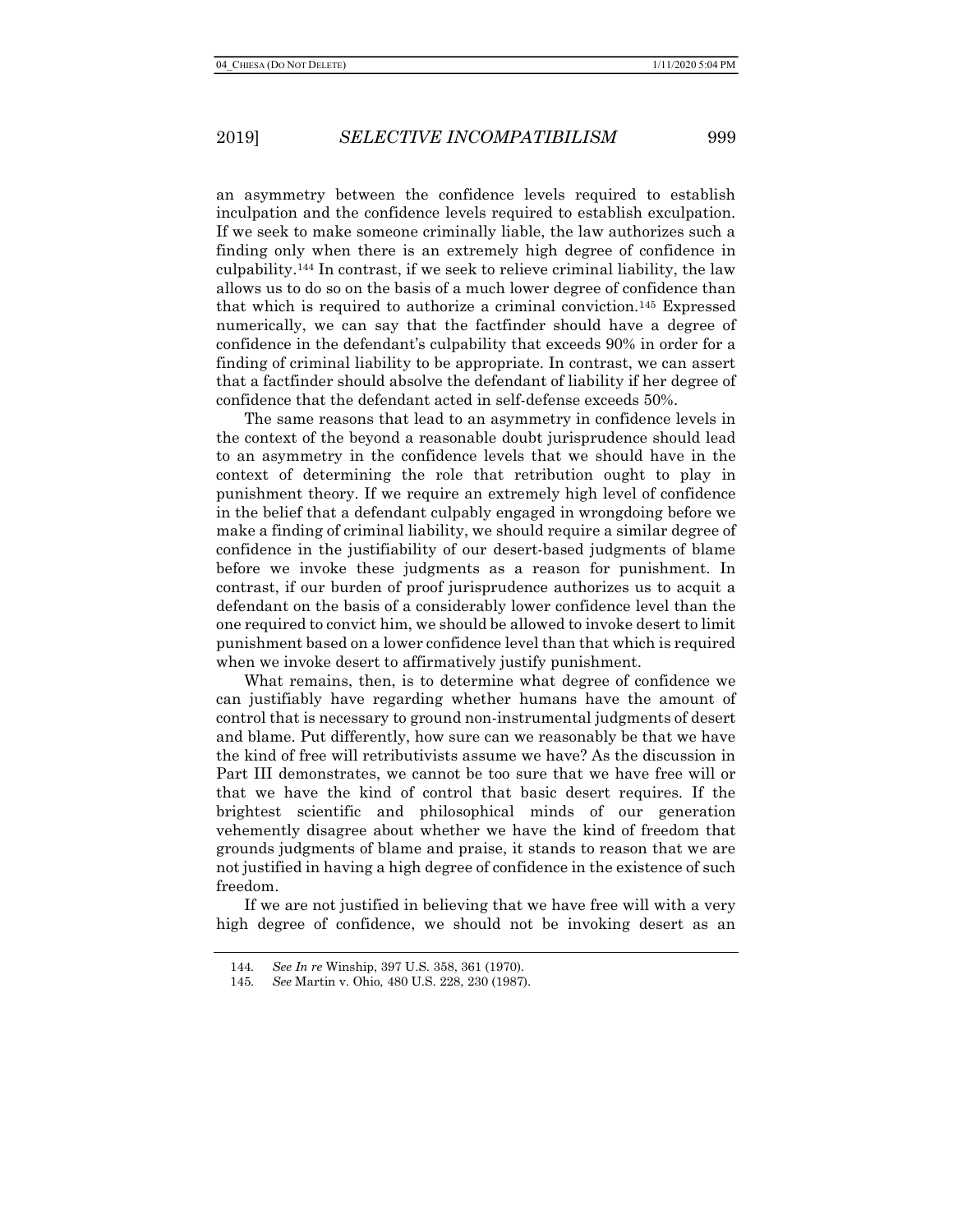affirmative reason for punishment, at least if we agree with Blackstone that it is best that ten guilty people go free than that one innocent be convicted.146 Because we care more about wrongful convictions than about mistaken acquittals, we ought to proceed with humility when we look for affirmative reasons to impose punishment. If we are not convinced to a high degree of confidence that a certain belief tied to our punishment theories is justified, we should not be invoking that belief as a justification to punish. Given the current state of the free will debate, we should not have very high confidence in the belief that desert-based judgments are justified. For this reason, we should abstain from invoking retribution as a reason for punishing.

The same does not apply when desert serves as a limit on punishment. When invoking desert as a limiting principle, we are invoking it as a reason to abstain from causing suffering rather than as a reason for inflicting it. The degree of confidence that we should have in the belief that desert judgments are justified should be lower when we intend to use these judgments as a source of exculpation than when we intend to use them as a source of incrimination. I previously argued that parents should feel more comfortable rewarding their children on the basis of uncertain information than punishing them on the basis of such information.147 If this is right, I would argue that, mutatis mutandi, our uncertainty regarding whether desert-based judgments are justified counsels in favor of allowing such judgments to play a role in exculpating defendants but abstaining from invoking such judgments to punish them.

#### V. CONCLUSION

Pursuant to the theory of "selective incompatibilism" that I advocate for in this Article, retribution ought to serve as a limit on punishment, but not as a justification for its imposition. While mixed theories of punishment are typically open to the "cherry-picking" objection that Zaibert leveled against Parfit's brand of compatibilism, I believe that selective compatibilism is equipped to meet these objections. Mixed theories of punishment are often attacked as arbitrary or ad-hoc because most seem to be the product of desperate attempts to avoid the unappealing outcomes that consequentialist approaches to punishment seem to countenance, such as punishing the innocent or imposing the death penalty for speeding. But selective incompatibilism is not motivated by such concerns. Instead, selective incompatibilism is the

<sup>146</sup>. See BLACKSTONE, supra note 127.

<sup>147</sup>. See supra Part IV.B.